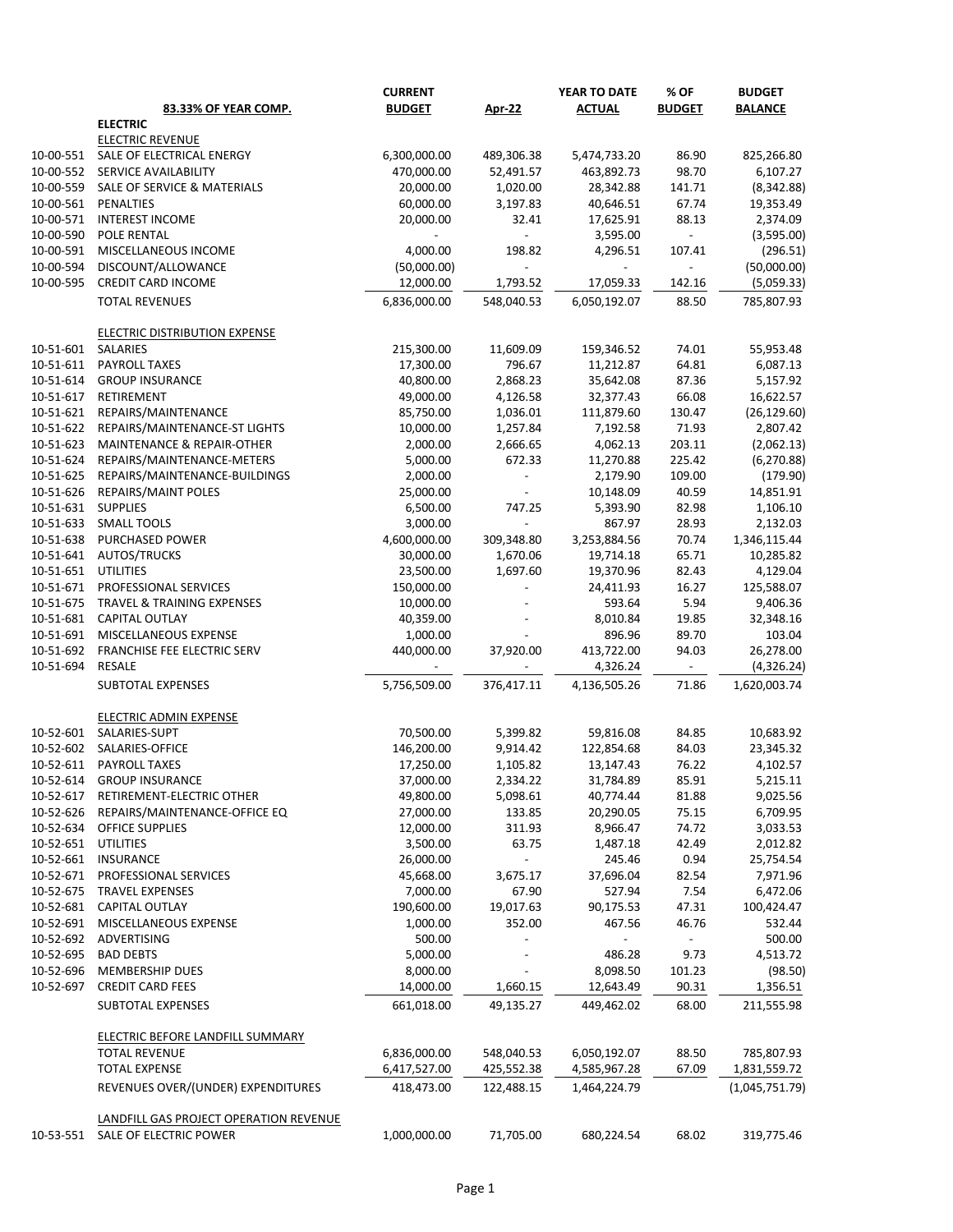| 10-53-554              | 83.33% OF YEAR COMP.<br>MOPEP CAPCITY CREDIT | <b>CURRENT</b><br><b>BUDGET</b><br>1,641,600.00 | <b>Apr-22</b><br>136,800.00 | YEAR TO DATE<br><b>ACTUAL</b><br>1,368,000.00 | % OF<br><b>BUDGET</b><br>83.33 | <b>BUDGET</b><br><b>BALANCE</b><br>273,600.00 |
|------------------------|----------------------------------------------|-------------------------------------------------|-----------------------------|-----------------------------------------------|--------------------------------|-----------------------------------------------|
|                        | <b>TOTAL REVENUES</b>                        | 2,641,600.00                                    | 208,505.00                  | 2,048,224.54                                  | 77.54                          | 593,375.46                                    |
|                        |                                              |                                                 |                             |                                               |                                |                                               |
|                        | LANDFILL GAS PROJECT OPERATION EXPENSE       |                                                 |                             |                                               |                                |                                               |
| 10-53-601<br>10-53-611 | SALARIES LANDFILL<br>PAYROLL TAXES LANDFILL  | 10,000.00<br>1,000.00                           | 1,197.25<br>81.73           | 6,692.95<br>471.79                            | 66.93<br>47.18                 | 3,307.05<br>528.21                            |
| 10-53-614              | <b>GROUP INSURANCE LANDFILL</b>              | 2,000.00                                        | 297.67                      | 1,076.49                                      | 53.82                          | 923.51                                        |
| 10-53-617              | RETIREMENT LANDFILL                          | 1,500.00                                        | 443.12                      | 1,250.89                                      | 83.39                          | 249.11                                        |
| 10-53-621              | <b>OPERATIONS &amp; MAINTENANCE</b>          | 1,200,000.00                                    | 106,130.72                  | 557,598.04                                    | 46.47                          | 642,401.96                                    |
| 10-53-638              | <b>FEES TO ALLIED</b>                        | 375,000.00                                      | 4,929.00                    | 207,821.00                                    | 55.42                          | 167,179.00                                    |
| 10-53-651              | UTILITIES - LANDFILL GENERATO                | 19,000.00                                       | 114.79                      | 1,535.54                                      | 8.08                           | 17,464.46                                     |
| 10-53-661              | INSURANCE-LANDFILL GAS PROJEC                | 12,000.00                                       | $\blacksquare$              | 71.80                                         | 0.60                           | 11,928.20                                     |
| 10-53-671              | PROFESSIONAL SERVICES                        | 50,100.00                                       | 16,987.76                   | 66,981.76                                     | 133.70                         | (16,881.76)                                   |
| 10-53-681              | CAPITAL OUTLAY                               | 3,000.00                                        | $\sim$                      | 764.91                                        | 25.50                          | 2,235.09                                      |
| 10-53-682              | <b>INTEREST EXPENSE</b>                      | 96,032.00                                       | 2,637.03                    | 50,301.89                                     | 52.38                          | 45,730.11                                     |
| 10-53-683              | <b>DEBT SERVICE</b>                          | 801,116.00                                      | 24,556.17                   | 554,872.84                                    | 69.26                          | 246,243.16                                    |
| 10-53-684              | LANDFILL GEN PROJECT NOTE FEE                | 3,600.00                                        |                             | 1,795.99                                      | 49.89                          | 1,804.01                                      |
| 10-53-691              | MISC. EXPENSE-LANDFILL GAS                   | 2,200.00                                        |                             | 836.40                                        | 38.02                          | 1,363.60                                      |
|                        | <b>SUBTOTAL EXPENSES</b>                     | 2,576,548.00                                    | 157,375.24                  | 1,452,072.29                                  | 56.36                          | 1,124,475.71                                  |
|                        |                                              |                                                 |                             |                                               |                                |                                               |
|                        | LANDFILL SUMMARY<br><b>TOTAL REVENUES</b>    | 2,641,600.00                                    | 208,505.00                  | 2,048,224.54                                  | 77.54                          | 593,375.46                                    |
|                        | <b>TOTAL EXPENDITURES</b>                    | 2,576,548.00                                    | 157,375.24                  | 1,452,072.29                                  | 56.36                          | 1,124,475.71                                  |
|                        |                                              |                                                 |                             |                                               |                                |                                               |
|                        | REVENUES OVER/(UNDER) EXPENDITURES           | 65,052.00                                       | 51,129.76                   | 596,152.25                                    |                                | (531, 100.25)                                 |
|                        | <b>ELECTRIC FUND SUMMARY</b>                 |                                                 |                             |                                               |                                |                                               |
|                        | <b>FUND TOTAL REVENUES</b>                   | 9,477,600.00                                    | 756,545.53                  | 8,098,416.61                                  | 85.45                          | 1,379,183.39                                  |
|                        | FUND TOTAL EXPENDITURES                      | 8,994,075.00                                    | 582,927.62                  | 6,038,039.57                                  | 67.13                          | 2,956,035.43                                  |
|                        | REVENUES OVER/(UNDER) EXPENDITURES           | 483,525.00                                      | 173,617.91                  | 2,060,377.04                                  |                                | (1,576,852.04)                                |
|                        | <b>WATER</b>                                 |                                                 |                             |                                               |                                |                                               |
|                        | <b>WATER REVENUE</b>                         |                                                 |                             |                                               |                                |                                               |
| 20-00-512              | <b>PRIMACY FEES</b>                          | 9,800.00                                        |                             | 9,718.44                                      | 99.17                          | 81.56                                         |
| 20-00-551              | <b>SALE OF WATER</b>                         | 760,000.00                                      | 61,212.10                   | 623,487.67                                    | 82.04                          | 136,512.33                                    |
| 20-00-552              | SERVICE AVAILABILITY FEE                     | 320,000.00                                      | 28,365.00                   | 291,730.00                                    | 91.17                          | 28,270.00                                     |
| 20-00-559              | SALE-SERVICE & MATERIALS                     | 2,000.00                                        | 1,370.00                    | 6,446.43                                      | 322.32                         | (4, 446.43)                                   |
| 20-00-561              | PENALTIES                                    | 18,000.00                                       | 1,005.76                    | 13,924.35                                     | 77.36                          | 4,075.65                                      |
| 20-00-565              | <b>GRANT ARA</b>                             | 395,000.00                                      |                             | 437,408.31                                    | 110.74                         | (42, 408.31)                                  |
| 20-00-591              | MISCELLANEOUS INCOME                         | 1,000.00                                        |                             |                                               |                                | 1,000.00                                      |
| 20-00-592              | RESERVE WATER PROJECT                        | 300,000.00                                      | 25,000.00                   | 250,000.00                                    | 83.33                          | 50,000.00                                     |
| 20-00-594              | RESERVE WATER                                | 60,000.00                                       | 5,000.00                    | 50,000.00                                     | 83.33                          | 10,000.00                                     |
|                        | <b>TOTAL REVENUES</b>                        | 1,865,800.00                                    | 121,952.86                  | 1,682,715.20                                  | 90.19                          | 183,084.80                                    |
|                        | <b>WATER PLANT EXPENSE</b>                   |                                                 |                             |                                               |                                |                                               |
| 20-61-601              | SALARIES-WATER PLANT                         | 105,600.00                                      | 8,272.00                    | 93,141.13                                     | 88.20                          | 12,458.87                                     |
| 20-61-611              | PAYROLL TAXES-WATER PLANT                    | 8,350.00                                        | 568.70                      | 6,520.41                                      | 78.09                          | 1,829.59                                      |
| 20-61-614              | <b>GROUP INSURANCE-WATER PLANT</b>           | 26,000.00                                       | 2,436.54                    | 23,117.20                                     | 88.91                          | 2,882.80                                      |
| 20-61-617              | RETIREMENT-WATER PLANT                       | 25,000.00                                       | 2,856.06                    | 17,353.59                                     | 69.41                          | 7,646.41                                      |
| 20-61-621              | REPAIRS/MAINTENANCE-WATER PLA                | 50,000.00                                       |                             | 11,478.16                                     | 22.96                          | 38,521.84                                     |
| 20-61-625              | REPAIRS/MAINTENANCE-BUILDINGS                | 4,000.00                                        | 21.10                       | 206.85                                        | 5.17                           | 3,793.15                                      |
| 20-61-631              | SUPPLIES-WATER PLANT                         | 7,000.00                                        | 214.85                      | 3,069.30                                      | 43.85                          | 3,930.70                                      |
| 20-61-632              | CHEMICALS-WATER PLANT                        | 80,000.00                                       | 1,620.51                    | 46,291.67                                     | 57.86                          | 33,708.33                                     |
| 20-61-633              | SMALL TOOLS-WATER PLANT                      | 500.00                                          | 23.99                       | 141.96                                        | 28.39                          | 358.04                                        |
| 20-61-641              | AUTOS/TRUCKS-WATER PLANT                     | 3,000.00                                        | 211.23                      | 1,747.87                                      | 58.26                          | 1,252.13                                      |
| 20-61-651              | UTILITIES-WATER PLANT                        | 90,000.00                                       | 4,826.79                    | 60,656.13                                     | 67.40                          | 29,343.87                                     |
| 20-61-671              | PROFESSIONAL SERVICES                        | 22,200.00                                       | 350.00                      | 11,948.00                                     | 53.82                          | 10,252.00                                     |
| 20-61-675              | TRAVEL & TRAINING EXPENSES-WA                | 1,000.00                                        | 500.00                      | 740.00                                        | 74.00                          | 260.00                                        |
| 20-61-681              | CAPITAL OUTLAY WATER PLANT                   | 40,403.00                                       | 49,915.00                   | 83,981.50                                     | 207.86                         | (43, 578.50)                                  |
| 20-61-690              | ARPA GRANT PROJECT                           | 433,233.62                                      | 625.00                      | 706,184.63                                    | 163.00                         | (272, 951.01)                                 |
| 20-61-691              | MISCELLANEOUS-WATER PLANT                    | 300.00                                          |                             | 283.78                                        | 94.59                          | 16.22                                         |
|                        | <b>SUBTOTAL EXPENSES</b>                     | 896,586.62                                      | 72,441.77                   | 1,066,862.18                                  | 118.99                         | (170, 275.56)                                 |

WATER DISTRIBUTION EXPENSE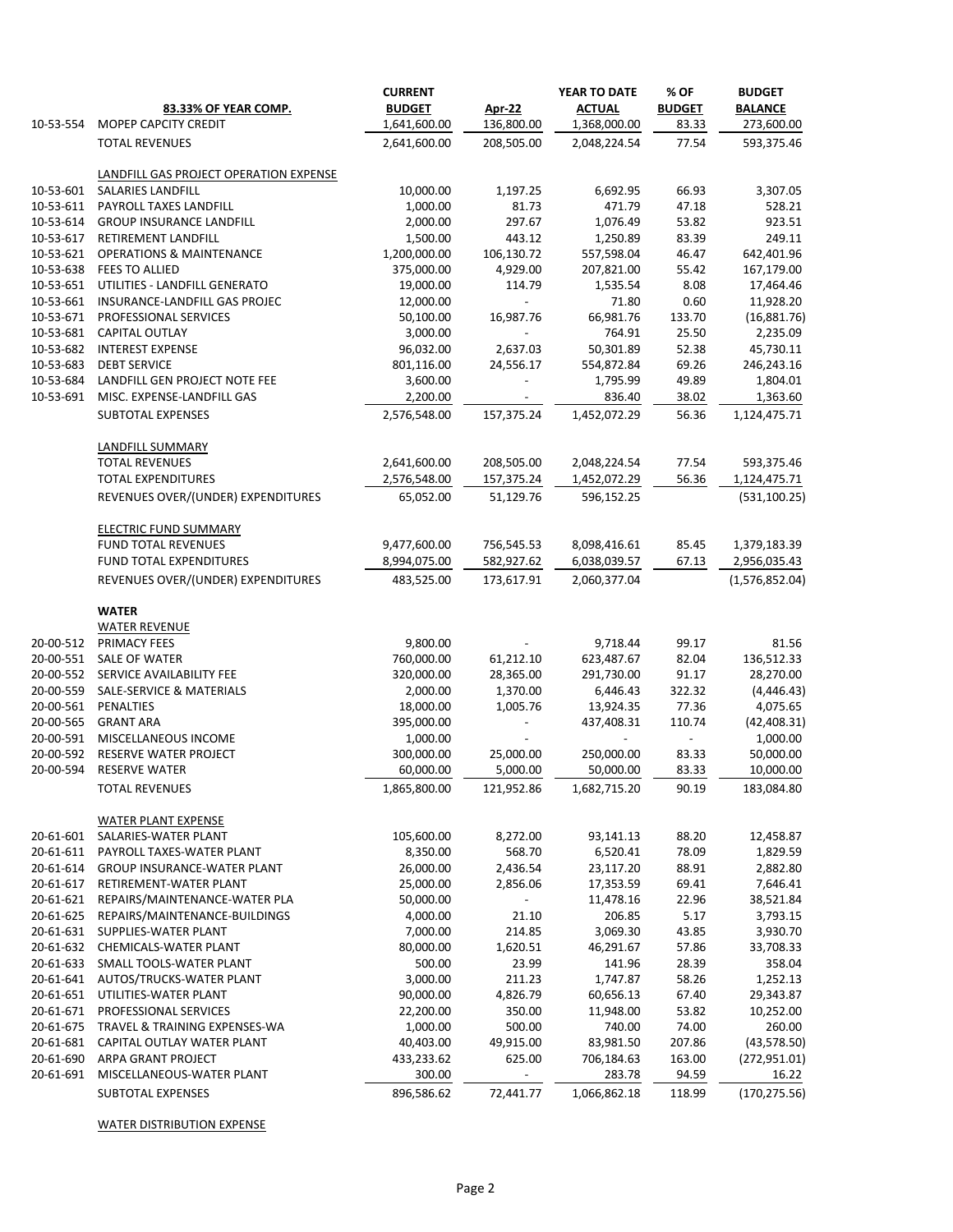|           |                                     | <b>CURRENT</b> |                          | YEAR TO DATE             | % OF          | <b>BUDGET</b>  |
|-----------|-------------------------------------|----------------|--------------------------|--------------------------|---------------|----------------|
|           | 83.33% OF YEAR COMP.                | <b>BUDGET</b>  | <b>Apr-22</b>            | <b>ACTUAL</b>            | <b>BUDGET</b> | <b>BALANCE</b> |
| 20-62-601 | SALARIES-DISTRIBUTION               | 98,200.00      | 7,413.17                 | 74,561.83                | 75.93         | 23,638.17      |
| 20-62-611 | PAYROLL TAXES-DISTRIBUTION          | 8,600.00       | 543.01                   | 5,495.83                 | 63.91         | 3,104.17       |
| 20-62-614 | <b>GROUP INSURANCE-DISTRIBUTION</b> | 29,500.00      | 2,063.76                 | 19,184.85                | 65.03         | 10,315.15      |
| 20-62-617 | RETIREMENT-DISTRIBUTION             | 22,300.00      | 1,997.27                 | 12,423.15                | 55.71         | 9,876.85       |
| 20-62-620 | REPAIRS/MAINTENANCE HYDRANTS        | 11,000.00      | 2,000.00                 | 2,481.85                 | 22.56         | 8,518.15       |
| 20-62-621 | REPAIRS/MAINTENANCE-MAINS           | 15,000.00      | 1,242.81                 | 17,801.23                | 118.67        | (2,801.23)     |
| 20-62-622 |                                     |                |                          |                          |               |                |
|           | REPAIRS/MAINTENANCE-SERVICES        | 8,000.00       | 974.61                   | 6,155.10                 | 76.94         | 1,844.90       |
| 20-62-623 | REPAIRS/MAINTENANCE-OTHER           | 5,000.00       | 2,495.00                 | 3,902.67                 | 78.05         | 1,097.33       |
| 20-62-624 | REPAIRS-METERS                      | 8,000.00       | 2,590.01                 | 7,892.05                 | 98.65         | 107.95         |
| 20-62-625 | REPAIRS/MAINTENANCE-BUILDINGS       | 1,500.00       |                          | 1,309.71                 | 87.31         | 190.29         |
| 20-62-626 | WATER LINE REPLACEMENT              | 150,000.00     |                          | 9,417.80                 | 6.28          | 140,582.20     |
| 20-62-627 | REPAIRS/MAINT - LEAKS               | 3,000.00       | 2,000.00                 | 2,000.00                 | 66.67         | 1,000.00       |
| 20-62-631 | SUPPLIES-DISTRIBUTION               | 7,000.00       | 172.39                   | 3,515.91                 | 50.23         | 3,484.09       |
| 20-62-633 | SMALL TOOLS-DISTRIBUTION            | 5,000.00       | 432.63                   | 3,101.36                 | 62.03         | 1,898.64       |
| 20-62-641 | AUTOS/TRUCKS-DISTRIBUTION           | 18,000.00      | 1,189.95                 | 14,093.40                | 78.30         | 3,906.60       |
| 20-62-651 | UTILITIES-DISTRIBUTION              | 9,500.00       | 842.27                   | 9,001.15                 | 94.75         | 498.85         |
| 20-62-671 | PROFESSIONAL SERVICES               | 21,433.00      | $\overline{\phantom{a}}$ |                          |               | 21,433.00      |
| 20-62-675 | TRAVEL & TRAINING EXPENSES-DI       | 2,500.00       | 500.00                   | 2,593.36                 | 103.73        | (93.36)        |
| 20-62-687 | CAPITAL OUTLAY                      | 6,050.00       |                          | 1,507.83                 | 24.92         | 4,542.17       |
| 20-62-691 | MISCELLANEOUS-DISTRIBUTION          | 700.00         |                          | 347.47                   | 49.64         | 352.53         |
|           |                                     |                |                          |                          |               |                |
|           | <b>SUBTOTAL EXPENSES</b>            | 430,283.00     | 26,456.88                | 196,786.55               | 45.73         | 233,496.45     |
|           |                                     |                |                          |                          |               |                |
|           | <b>WATER ADMIN EXPENSE</b>          |                |                          |                          |               |                |
| 20-64-601 | SALARIES-SUPT                       | 68,100.00      | 5,240.98                 | 58,056.78                | 85.25         | 10,043.22      |
| 20-64-602 | SALARIES-OFFICE                     | 74,100.00      | 4,883.21                 | 60,510.18                | 81.66         | 13,589.82      |
| 20-64-611 | PAYROLL TAXES                       | 11,200.00      | 738.10                   | 8,622.74                 | 76.99         | 2,577.26       |
| 20-64-614 | <b>GROUP INSURANCE</b>              | 21,000.00      | 1,650.22                 | 17,950.08                | 85.48         | 3,049.92       |
| 20-64-617 | LAGERS-WATER/SEWER OTHER            | 33,500.00      | 3,401.88                 | 26,842.48                | 80.13         | 6,657.52       |
| 20-64-626 | REPAIRS/MAINTENANCE-OFFICE EQ       | 7,000.00       | 133.85                   | 4,584.51                 | 65.49         | 2,415.49       |
| 20-64-634 | OFFICE SUPPLIES                     | 13,500.00      | 311.92                   | 8,966.29                 | 66.42         | 4,533.71       |
| 20-64-651 | <b>UTILITIES</b>                    | 2,000.00       | 63.74                    | 1,052.97                 | 52.65         | 947.03         |
| 20-64-661 | <b>INSURANCE</b>                    | 27,000.00      | $\blacksquare$           | 245.46                   | 0.91          | 26,754.54      |
| 20-64-671 | PROFESSIONAL SERVICES               | 9,033.00       | 2,320.67                 | 16,236.67                | 179.75        | (7,203.67)     |
| 20-64-675 | TRAVEL & TRAINING EXPENSES          | 3,500.00       | 75.00                    | 380.18                   | 10.86         | 3,119.82       |
| 20-64-681 | CAPITAL OUTLAY                      |                |                          | 13,346.21                |               | (13, 346.21)   |
| 20-64-685 | <b>DEBT SERVICE PAYMENTS</b>        | 104,000.00     |                          | $\overline{\phantom{a}}$ | $ \,$         | 104,000.00     |
|           |                                     | 9,800.00       |                          |                          | 95.23         | 467.48         |
| 20-64-686 | PRIMACY FEES                        |                |                          | 9,332.52                 |               |                |
| 20-64-691 | MISCELLANEOUS EXPENSE               | 500.00         | 352.00                   | 467.50                   | 93.50         | 32.50          |
| 20-64-692 | ADVERTISING                         | 500.00         |                          | $\overline{\phantom{0}}$ |               | 500.00         |
| 20-64-694 | RESALE                              | 100.00         | 0.01                     | 0.14                     | 0.14          | 99.86          |
| 20-64-695 | <b>BAD DEBTS</b>                    | 1,000.00       |                          | (79.31)                  | (7.93)        | 1,079.31       |
| 20-64-696 | MEMBERSHIP DUES                     | 2,500.00       |                          | 1,711.94                 | 68.48         | 788.06         |
| 20-64-697 | TRSF TO RESERVE WATER PROJECT       | 300,000.00     | 25,000.00                | 250,000.00               | 83.33         | 50,000.00      |
| 20-64-699 | <b>TRANSFER TO RESERVES</b>         | 60,000.00      | 5,000.00                 | 50,000.00                | 83.33         | 10,000.00      |
|           | <b>SUBTOTAL EXPENSES</b>            | 748,333.00     | 49,171.58                | 528,227.34               | 70.59         | 220,105.66     |
|           |                                     |                |                          |                          |               |                |
|           | <b>WATER SUBTOTAL</b>               |                |                          |                          |               |                |
|           | <b>TOTAL REVENUE</b>                | 1,865,800.00   | 121,952.86               | 1,682,715.20             | 90.19         | 183,084.80     |
|           | <b>TOTAL EXPENSES</b>               | 2,075,202.62   | 148,070.23               | 1,791,876.07             | 86.35         | 283,326.55     |
|           | REVENUES OVER/(UNDER) EXPENDITURES  | (209, 402.62)  | (26, 117.37)             | (109, 160.87)            |               | (100, 241.75)  |
|           |                                     |                |                          |                          |               |                |
|           | <b>SEWER REVENUE</b>                |                |                          |                          |               |                |
|           |                                     |                |                          |                          |               |                |
| 20-71-552 | <b>SEWER USER FEES</b>              | 830,000.00     | 66,083.61                | 702,720.03               | 84.67         | 127,279.97     |
| 20-71-553 | WASTE DISPOSAL AT LAGOON            | 45,000.00      |                          | 15,328.17                | 34.06         | 29,671.83      |
|           | <b>TOTAL REVENUES</b>               | 875,000.00     | 66,083.61                | 718,048.20               | 82.06         | 156,951.80     |
|           |                                     |                |                          |                          |               |                |
|           | <b>SEWER EXPENSE</b>                |                |                          |                          |               |                |
| 20-71-601 | SALARIES-SEWER                      | 96,200.00      | 5,040.28                 | 51,802.97                | 53.85         | 44,397.03      |
| 20-71-611 | PAYROLL TAXES-SEWER                 | 8,600.00       | 361.44                   | 3,756.49                 | 43.68         | 4,843.51       |
| 20-71-614 | <b>GROUP INSURANCE</b>              | 25,000.00      | 1,472.96                 | 12,752.47                | 51.01         | 12,247.53      |
| 20-71-617 | RETIREMENT-SEWER                    | 22,300.00      | 1,264.10                 | 7,323.02                 | 32.84         | 14,976.98      |
| 20-71-621 | REPAIRS/MAINTENANCE-LAGOON          | 36,815.00      | 100.83                   | 20,697.99                | 56.22         | 16,117.01      |
| 20-71-622 | REPAIRS/MAINTENANCE-SEWER           | 210,000.00     | (6, 191.79)              | 33,960.71                | 16.17         | 176,039.29     |
| 20-71-631 | SUPPLIES-SEWER                      | 11,000.00      | 350.37                   | 2,920.03                 | 26.55         | 8,079.97       |
|           |                                     |                |                          |                          |               |                |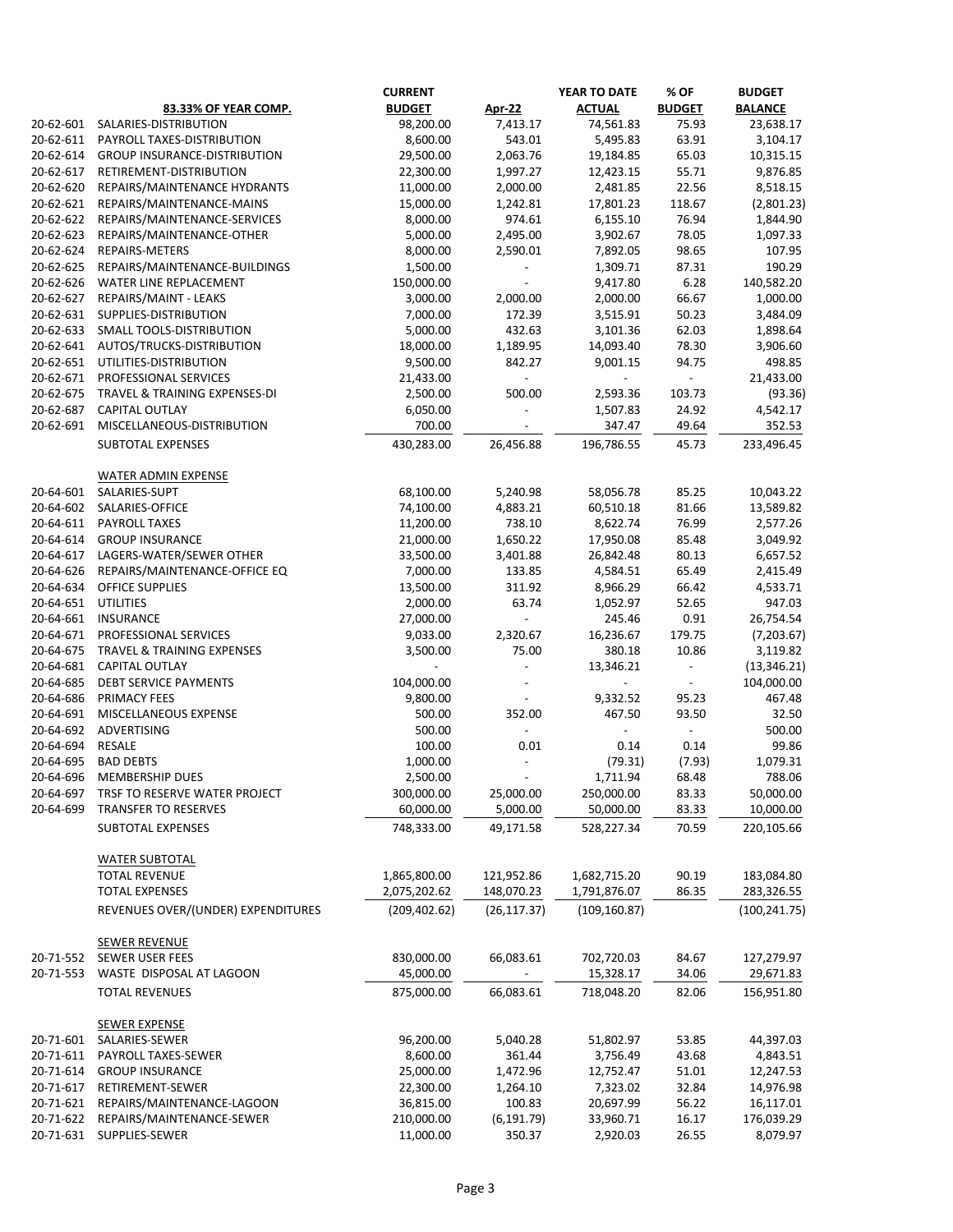|                        |                                                         | <b>CURRENT</b>           |                        | <b>YEAR TO DATE</b>      | % OF           | <b>BUDGET</b>          |
|------------------------|---------------------------------------------------------|--------------------------|------------------------|--------------------------|----------------|------------------------|
|                        | 83.33% OF YEAR COMP.                                    | <b>BUDGET</b>            | <b>Apr-22</b>          | <b>ACTUAL</b>            | <b>BUDGET</b>  | <b>BALANCE</b>         |
| 20-71-632              | ANALYSIS/TESTING                                        |                          | 1,157.00               | 4,161.00                 | $\blacksquare$ | (4, 161.00)            |
| 20-71-651              | UTILITIES-SEWER                                         | 55,000.00                | 6,057.46               | 46,941.49                | 85.35          | 8,058.51               |
| 20-71-680              | PAYMENT TO ELECTRIC                                     | 110,004.00               |                        |                          | $\blacksquare$ | 110,004.00             |
| 20-71-681              | <b>CAPITAL OUTLAY</b>                                   | 80,100.00                |                        | 23,376.81                | 29.18          | 56,723.19              |
| 20-71-691              | MISCELLANEOUS-SEWER                                     | 1,000.00                 |                        | 336.21                   | 33.62          | 663.79                 |
|                        | <b>SUBTOTAL EXPENSES</b>                                | 656,019.00               | 9,612.65               | 208,029.19               | 31.71          | 447,989.81             |
|                        | <b>SEWER SUBTOTAL</b>                                   |                          |                        |                          |                |                        |
|                        | <b>TOTAL REVENUES</b>                                   | 875,000.00               | 66,083.61              | 718,048.20               | 82.06          | 156,951.80             |
|                        | <b>TOTAL EXPENDITURES</b>                               | 656,019.00               | 9,612.65               | 208,029.19               | 31.71          | 447,989.81             |
|                        | REVENUES OVER/(UNDER) EXPENDITURES                      | 218,981.00               | 56,470.96              | 510,019.01               |                | (291, 038.01)          |
|                        | <b>WATER FUND SUMMARY</b>                               |                          |                        |                          |                |                        |
|                        | <b>FUND TOTAL REVENUES</b>                              | 2,740,800.00             | 188,036.47             | 2,400,763.40             | 87.59          | 340,036.60             |
|                        | FUND TOTAL EXPENDITURES                                 | 2,731,221.62             | 157,682.88             | 1,999,905.26             | 73.22          | 731,316.36             |
|                        | REVENUES OVER/(UNDER) EXPENDITURES                      | 9,578.38                 | 30,353.59              | 400,858.14               |                | (391, 279.76)          |
|                        | <b>SANITATION</b>                                       |                          |                        |                          |                |                        |
|                        | <b>SANITATION REVENUE</b>                               |                          |                        |                          |                |                        |
| 25-41-531              | <b>USER FEES - SANITATION</b>                           | 540,000.00               | 45,556.59              | 457,876.08               | 84.79          | 82,123.92              |
| 25-41-561              | PENALTIES-SANITATION                                    | 5,200.00                 | 297.67                 | 4,236.79                 | 81.48          | 963.21                 |
| 25-41-592              | RESERVE                                                 | 100,000.00               |                        | 75,015.00                | 75.02          | 24,985.00              |
| 25-41-599              | TRANSFERS IN-SANITATION CAPIT                           | 35,000.00                |                        |                          | $\blacksquare$ | 35,000.00              |
|                        | <b>TOTAL REVENUES</b>                                   | 680,200.00               | 45,854.26              | 537,127.87               | 78.97          | 143,072.13             |
|                        | <b>SANITATION EXPENSES</b>                              |                          |                        |                          |                |                        |
| 25-41-601              | SALARIES-SANITATION                                     | 172,100.00               | 12,036.12              | 135,964.56               | 79.00          | 36,135.44              |
| 25-41-611              | PAYROLL TAXES-SANITATION                                | 12,150.00                | 855.36                 | 9,767.58                 | 80.39          | 2,382.42               |
| 25-41-614              | <b>GROUP INSURANCE-SANITATION</b>                       | 42,000.00                | 3,099.93               | 33,376.58                | 79.47          | 8,623.42               |
| 25-41-617              | RETIREMENT-SANITATION                                   | 33,500.00                | 3,507.55               | 24,385.91                | 72.79          | 9,114.09               |
| 25-41-621              | REPAIRS/MAINT-SANITATION                                | 9,000.00                 | 9,466.99               | 9,468.76                 | 105.21         | (468.76)               |
| 25-41-622              | REPAIR/MAINT-DUMPSTERS                                  | 20,000.00                |                        |                          |                | 20,000.00              |
| 25-41-626              | <b>TRSF RESERVE</b>                                     | 100,000.00               |                        | 75,015.00                | 75.02          | 24,985.00              |
| 25-41-631              | SUPPLIES-SANITATION                                     | 600.00                   |                        | 525.01                   | 87.50          | 74.99                  |
| 25-41-641              | AUTO/TRUCK-SANITATION                                   | 33,000.00                | 6,086.67               | 29,895.50                | 90.59          | 3,104.50               |
| 25-41-651              | UTILITIES-SANITATION                                    | 3,250.00                 | 249.58                 | 2,742.32                 | 84.38          | 507.68                 |
| 25-41-661              | INSURANCE-SANITATION                                    | 17,000.00                |                        | 100.52                   | 0.59           | 16,899.48              |
| 25-41-671              | PROFESSIONAL SERVICES-SANITAT                           | 400.00                   | 4,375.00               | 4,724.00                 | 1,181.00       | (4,324.00)             |
| 25-41-681              | CAPITAL OUTLAY-SANITATION                               | 145,000.00               |                        |                          |                | 145,000.00             |
| 25-41-691              | MISC EXPENSE-SANITATION                                 | 3,000.00                 | 14.25                  | 99.20                    | 3.31           | 2,900.80               |
| 25-41-694              | <b>GATE FEES-SANITATION</b>                             | 85,000.00                | 7,963.99               | 77,242.47                | 90.87          | 7,757.53               |
| 25-41-695              | <b>BAD DEBTS-SANITATION</b>                             | 1,000.00                 |                        | (20.00)                  | (2.00)         | 1,020.00               |
| 25-41-696              | <b>TESTING</b>                                          | 2,000.00                 |                        | 1,503.00                 | 75.15          | 497.00                 |
| 25-41-697              | PERMIT FEE                                              | 2,800.00                 |                        | 1,800.00                 | 64.29          | 1,000.00               |
|                        | SUBTOTAL EXPENSES                                       | 681,800.00               | 47,655.44              | 406,590.41               | 59.63          | 275,209.59             |
|                        | <b>SANITATION FUND SUMMARY</b>                          |                          |                        |                          |                |                        |
|                        | <b>FUND TOTAL REVENUES</b>                              | 680,200.00               | 45,854.26              | 537,127.87               | 78.97          | 143,072.13             |
|                        | FUND TOTAL EXPENDITURES                                 | 681,800.00               | 47,655.44              | 406,590.41               | 59.63          | 275,209.59             |
|                        | REVENUES OVER/(UNDER) EXPENDITURES                      | (1,600.00)               | (1,801.18)             | 130,537.46               |                | (132, 137.46)          |
|                        | <b>GENERAL</b>                                          |                          |                        |                          |                |                        |
| 30-11-501              | <b>GENERAL REVENUE</b><br>PROPERTY TAXES-GENERAL CITY   | 170,000.00               | 2,091.94               | 189,671.83               | 111.57         | (19,671.83)            |
| 30-11-506              | UTILITIES GROSS RECEIPTS TAXE                           | 135,000.00               | 1,476.30               | 105,337.96               | 78.03          | 29,662.04              |
| 30-11-508              | ROYALTY GATE FEES-LANDFILL                              | 465,000.00               | 218,602.50             | 604,436.73               | 129.99         | (139, 436.73)          |
|                        |                                                         |                          |                        |                          | 88.97          |                        |
| 30-11-509<br>30-11-511 | ELECTRIC SERVICE FRANCHISE FE<br>SALES TAX-GENERAL CITY | 465,000.00<br>750,000.00 | 37,920.00<br>62,659.89 | 413,722.00<br>672,387.63 | 89.65          | 51,278.00<br>77,612.37 |
| 30-11-521              | OCCUPATIONAL LICENSES-GENERAL                           | 200.00                   | 10.00                  | 10.00                    | 5.00           | 190.00                 |
| 30-11-525              | MERCH/SERVICE SALES-GENERAL C                           | 100.00                   | 175.00                 | 175.00                   | 175.00         | (75.00)                |
| 30-11-591              | MISCELLANEOUS INCOME-GENERAL                            | 8,000.00                 | 1,063.60               | 10,841.18                | 135.51         | (2,841.18)             |
| 30-11-592              | RENTAL INCOME-GENERAL CITY                              | 9,600.00                 | 550.00                 | 6,550.00                 | 68.23          | 3,050.00               |
|                        | <b>TOTAL REVENUES</b>                                   | 2,002,900.00             | 324,549.23             | 2,003,132.33             | 100.01         | (232.33)               |
|                        |                                                         |                          |                        |                          |                |                        |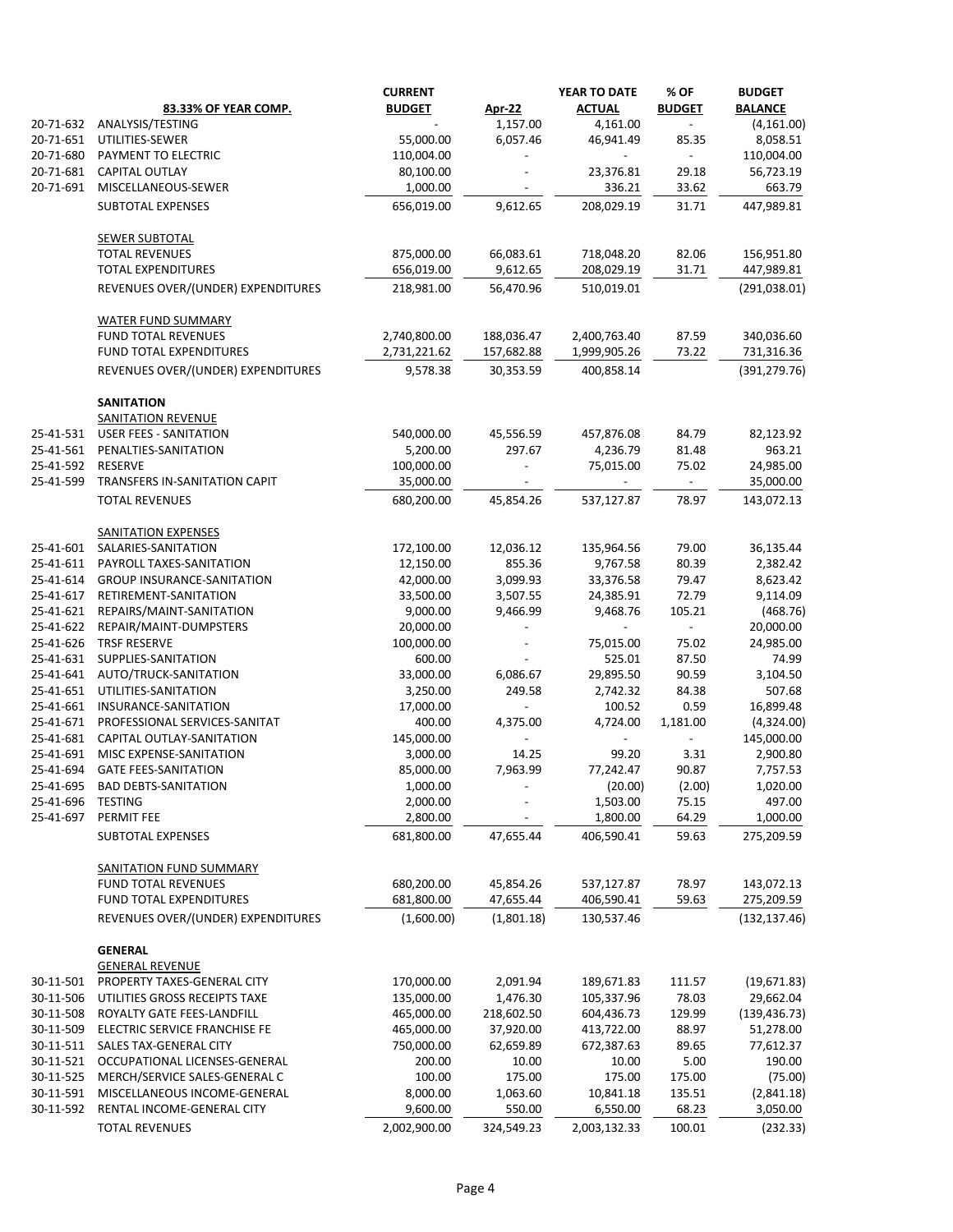|                        |                                                  | <b>CURRENT</b>         |                          | YEAR TO DATE          | % OF           | <b>BUDGET</b>      |
|------------------------|--------------------------------------------------|------------------------|--------------------------|-----------------------|----------------|--------------------|
|                        | 83.33% OF YEAR COMP.                             | <b>BUDGET</b>          | <b>Apr-22</b>            | <b>ACTUAL</b>         | <b>BUDGET</b>  | <b>BALANCE</b>     |
|                        |                                                  |                        |                          |                       |                |                    |
|                        | <b>GENERAL EXPENSE</b>                           |                        |                          |                       |                |                    |
| 30-11-601              | SALARY-SUPERINTENDENT                            | 68,000.00              | 5,240.98                 | 58,056.78             | 85.38          | 9,943.22           |
| 30-11-602              | SALARIES-CITY OFFICIALS                          | 25,000.00              | 19,725.00                | 19,725.00             | 78.90          | 5,275.00           |
| 30-11-603              | SALARIES-OFFICE JANITOR                          | 3,600.00               |                          | 3,000.00              | 83.33          | 600.00             |
| 30-11-604              | SALARIES-CITY ATTORNEY                           |                        | 9,975.00                 | 9,975.00              |                | (9,975.00)         |
| 30-11-611              | PAYROLL TAXES-GENERAL CITY                       | 15,100.00              | 2,641.96                 | 7,833.23              | 51.88          | 7,266.77           |
| 30-11-614<br>30-11-617 | <b>GROUP INSURANCE-GENERAL CITY</b>              | 2,500.00               | 453.46                   | 4,454.49              | 178.18         | (1,954.49)         |
| 30-11-621              | RETIREMENT-GENERAL CITY                          | 15,750.00<br>15,000.00 | 1,808.12                 | 13,946.59             | 88.55          | 1,803.41           |
|                        | REPAIRS/MAINTENANCE-GENERAL C                    |                        |                          | 14,805.04             | 98.70          | 194.96             |
| 30-11-622              | MAINTENANCE DEPT-GENERAL                         | 5,000.00               |                          |                       |                | 5,000.00           |
| 30-11-627<br>30-11-631 | DEMOLITION OF BUILDINGS<br>SUPPLIES-GENERAL CITY | 31,000.00<br>2,000.00  | 55.85                    | 28,990.34<br>1,411.93 | 93.52<br>70.60 | 2,009.66<br>588.07 |
| 30-11-634              | OFFICE SUPPLIES-GENERAL CITY                     | 5,000.00               | 208.86                   | 2,210.87              | 44.22          | 2,789.13           |
| 30-11-651              | UTILITIES-GENERAL CITY                           | 20,000.00              | 1,981.26                 | 21,186.07             | 105.93         | (1, 186.07)        |
| 30-11-661              | INSURANCE-GENERAL CITY                           | 40,000.00              |                          | 279.76                | 0.70           | 39,720.24          |
| 30-11-671              | PROFESSIONAL SERVICES-GENERAL                    | 23,000.00              | 7,000.00                 | 12,571.50             | 54.66          | 10,428.50          |
| 30-11-672              | ECONOMIC DEVELOPMENT DIRECTOR                    | 35,000.00              | 8,750.00                 | 35,000.00             | 100.00         |                    |
| 30-11-675              | TRAINING & TRAVEL-GENERAL CIT                    | 2,000.00               |                          | 1,069.30              | 53.47          | 930.70             |
| 30-11-681              | CAPITAL OUTLAY-GENERAL CITY                      | 20,000.00              | $\overline{\phantom{a}}$ |                       |                | 20,000.00          |
| 30-11-689              | OFFSET TO EXPENSE NCH                            | $\blacksquare$         | $\overline{\phantom{a}}$ | (1,924.43)            | $\sim$         | 1,924.43           |
| 30-11-690              | <b>RENTAL HOUSES</b>                             | 2,000.00               |                          | 428.46                | 21.42          | 1,571.54           |
| 30-11-691              | MISCELLANEOUS EXPENSE-GENERAL                    | 12,000.00              | 90.94                    | 10,779.98             | 89.83          | 1,220.02           |
| 30-11-692              | ADVERTISING EXPENSE                              | 1,500.00               |                          | 1,960.00              | 130.67         | (460.00)           |
| 30-11-693              | MISCELLANEOUS EXPENSE-ELECTIO                    | 6,700.00               | 2,196.95                 | 5,990.36              | 89.41          | 709.64             |
| 30-11-696              | MEMBERSHIP DUES                                  | 5,000.00               |                          | 2,986.82              | 59.74          | 2,013.18           |
| 30-11-697              | <b>FAIR EXPENSES</b>                             | 13,500.00              |                          | 8,199.58              | 60.74          | 5,300.42           |
| 30-11-698              | <b>CHRISTMAS DECORATION EXPENSES</b>             | 2,000.00               |                          | 756.09                | 37.80          | 1,243.91           |
|                        | <b>SUBTOTAL EXPENSES</b>                         | 370,650.00             | 60,128.38                | 263,692.76            | 71.14          | 106,957.24         |
|                        |                                                  |                        |                          |                       |                |                    |
|                        | <b>GENERAL SUBTOTAL</b>                          |                        |                          |                       |                |                    |
|                        | <b>TOTAL REVENUE</b>                             | 2,002,900.00           | 324,549.23               | 2,003,132.33          | 100.01         | (232.33)           |
|                        | <b>TOTAL EXPENSE</b>                             | 370,650.00             | 60,128.38                | 263,692.76            | 71.14          | 106,957.24         |
|                        | REVENUES OVER/(UNDER) EXPENDITURES               | 1,632,250.00           | 264,420.85               | 1,739,439.57          |                | (107, 189.57)      |
|                        |                                                  |                        |                          |                       |                |                    |
|                        | <b>POLICE REVENUE</b>                            |                        |                          |                       |                |                    |
| 30-12-501              | PROPERTY TAXES-POLICE                            | 87,000.00              | 1,045.97                 | 92,869.68             | 106.75         | (5,869.68)         |
| 30-12-521              | AUTO LICENSES-POLICE                             | 9,800.00               | 408.93                   | 9,744.80              | 99.44          | 55.20              |
| 30-12-522              | DOG LICENSES-POLICE                              | 750.00                 |                          | 396.00                | 52.80          | 354.00             |
| 30-12-523              | LIQUOR & POOL HALL LICENSES-P                    | 4,000.00               | $\overline{\phantom{a}}$ | 1,012.50              | 25.31          | 2,987.50           |
| 30-12-529              | FINES/PENALTIES-POLICE                           | 70,000.00              | 3,559.33                 | 18,828.76             | 26.90          | 51,171.24          |
| 30-12-530              | ANIMAL CONTROL FEES-POLICE                       | 1,600.00               | 156.00                   | 1,803.00              | 112.69         | (203.00)           |
| 30-12-591              | MISCELLANEOUS INCOME-POLICE                      | 1,000.00               | 22.00                    | 3,734.50              | 373.45         | (2,734.50)         |
| 30-12-592              | DARE PROGRAM INCOME-POLICE                       | 1,500.00               | $\overline{\phantom{a}}$ | 166.33                | 11.09          | 1,333.67           |
| 30-12-595              | PEACE OFFICERS TRAINING FUND                     | 1,700.00               | 74.00                    | 350.00                | 20.59          | 1,350.00           |
| 30-12-598              | <b>SWAC INCOME</b>                               | 12,000.00              |                          | 10,175.00             | 84.79          | 1,825.00           |
|                        | <b>TOTAL REVENUES</b>                            | 189,350.00             | 5,266.23                 | 139,080.57            | 73.45          | 50,269.43          |
|                        |                                                  |                        |                          |                       |                |                    |
|                        | POLICE EXPENSE                                   |                        |                          |                       |                |                    |
| 30-12-601              | SALARIES-POLICE                                  | 663,500.00             | 44,055.34                | 553,739.67            | 83.46          | 109,760.33         |
| 30-12-602              | SALARIES-POLICE OT                               | 29,000.00              |                          | 8,310.03              | 28.66          | 20,689.97          |
| 30-12-611              | PAYROLL TAXES-POLICE                             | 53,700.00              | 3,131.37                 | 41,360.63             | 77.02          | 12,339.37          |
| 30-12-614              | <b>GROUP INSURANCE-POLICE</b>                    | 144,000.00             | 10,862.12                | 109,650.16            | 76.15          | 34,349.84          |
| 30-12-617              | RETIREMENT-POLICE                                | 92,400.00              | 7,825.69                 | 66,947.44             | 72.45          | 25,452.56          |
| 30-12-618              | RETIREMENT-POLICE OTHER                          | 14,000.00              | 1,775.91                 | 12,933.53             | 92.38          | 1,066.47           |
| 30-12-621              | REPAIRS/MAINTENANCE-POLICE                       | 6,000.00               | 181.34                   | 2,161.50              | 36.03          | 3,838.50           |
| 30-12-631              | SUPPLIES-POLICE                                  | 10,000.00              | 95.52                    | 2,862.77              | 28.63          | 7,137.23           |
| 30-12-632              | ANIMAL SHELTER EXPENSES                          | 3,000.00               | 65.09                    | 1,552.16              | 51.74          | 1,447.84           |
| 30-12-633              | <b>UNIFORM EXPENSE</b>                           | 12,000.00              | 232.86                   | 6,420.56              | 53.50          | 5,579.44           |
| 30-12-634              | OFFICE SUPPLIES-POLICE                           | 7,000.00               | 24.83                    | 431.14                | 6.16           | 6,568.86           |
| 30-12-641              | <b>AUTO/TRUCK EXPENSE-POLICE</b>                 | 36,000.00              | 3,753.57                 | 33,753.79             | 93.76          | 2,246.21           |
| 30-12-651              | UTILITIES-POLICE                                 | 42,000.00              | 1,506.55                 | 28,323.66             | 67.44          | 13,676.34          |
| 30-12-661              | <b>INSURANCE-POLICE</b>                          | 29,000.00              |                          | 172.32                | 0.59           | 28,827.68          |
| 30-12-665              | MEMBERSHIP DUES                                  | 1,500.00               | 10.00                    | 905.00                | 60.33          | 595.00             |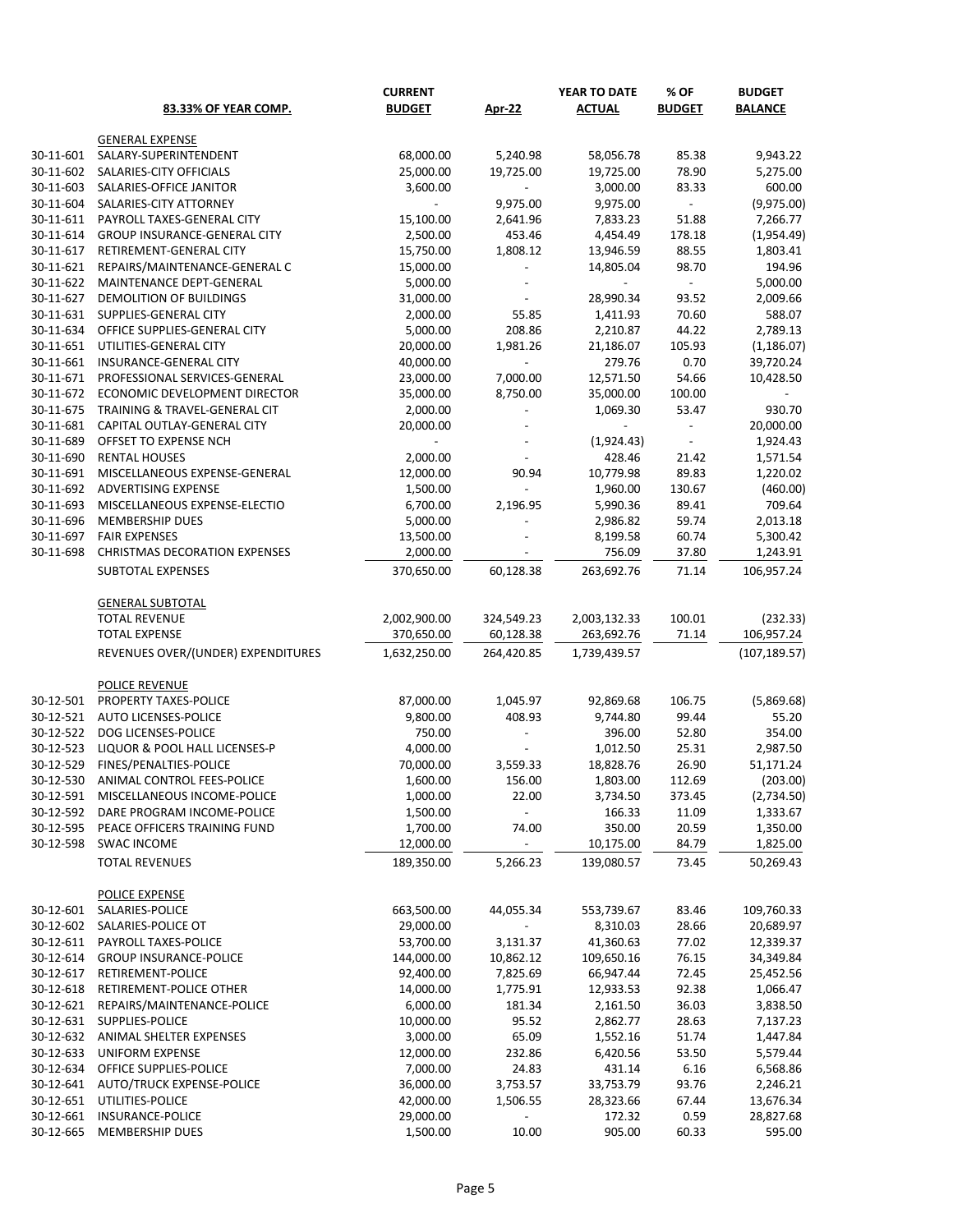|           |                                               | <b>CURRENT</b>   |                          | YEAR TO DATE             | % OF                | <b>BUDGET</b>     |
|-----------|-----------------------------------------------|------------------|--------------------------|--------------------------|---------------------|-------------------|
|           | 83.33% OF YEAR COMP.                          | <b>BUDGET</b>    | Apr-22                   | <b>ACTUAL</b>            | <b>BUDGET</b>       | <b>BALANCE</b>    |
| 30-12-671 | PROFESSIONAL SERVICES-POLICE                  | 37,486.00        | 2,968.66                 | 33,624.80                | 89.70               | 3,861.20          |
| 30-12-672 | <b>DISPATCHER SERVICES-POLICE</b>             | 60,000.00        | 5,000.00                 | 50,000.00                | 83.33               | 10,000.00         |
| 30-12-673 | <b>PRISONER CARE</b>                          | 10,000.00        | $\blacksquare$           | 1,127.00                 | 11.27               | 8,873.00          |
| 30-12-675 | <b>TRAINING &amp; TRAVEL-POLICE</b>           | 20,000.00        | (1,534.10)               | 15,549.05                | 77.75               | 4,450.95          |
| 30-12-680 | NUISANCE ABATEMENT EXPENSE                    | $\blacksquare$   | 118.08                   | 228.78                   |                     | (228.78)          |
| 30-12-681 | <b>CAPITAL OUTLAY-POLICE</b>                  | 10,000.00        | $\overline{\phantom{a}}$ | $\overline{\phantom{a}}$ |                     | 10,000.00         |
| 30-12-691 | MISCELLANEOUS-POLICE                          | 5,000.00         | 69.03                    | 3,344.96                 | 66.90               | 1,655.04          |
| 30-12-692 | DARE-POLICE                                   | 1,500.00         |                          | 1,012.35                 | 67.49               | 487.65            |
| 30-12-696 | JANITORIAL EXPENSE                            | 3,600.00         |                          | 3,000.00                 | 83.33               | 600.00            |
| 30-12-698 | <b>SWAC EXPENSES</b>                          | 12,000.00        |                          | 13,181.39                | 109.84              | (1, 181.39)       |
|           | SUBTOTAL EXPENSES                             | 1,302,686.00     | 80,141.86                | 990,592.69               | 76.04               | 312,093.31        |
|           | POLICE SUBTOTAL                               |                  |                          |                          |                     |                   |
|           | <b>TOTAL REVENUE</b>                          | 189,350.00       | 5,266.23                 | 139,080.57               | 73.45               | 50,269.43         |
|           | <b>TOTAL EXPENSE</b>                          | 1,302,686.00     | 80,141.86                | 990,592.69               | 76.04               | 312,093.31        |
|           | REVENUE OVER/(UNDER) EXPENDTIRUES             | (1, 113, 336.00) | (74, 875.63)             | (851, 512.12)            |                     | (261, 823.88)     |
|           | <b>FIRE REVENUE</b>                           |                  |                          |                          |                     |                   |
| 30-13-525 | MERCH/SERV SALES-FIRE                         | 12,000.00        | 1,225.00                 | 12,490.00                | 104.08              | (490.00)          |
| 30-13-533 | MEMBERHIP FEES FOR FIRE DISTR                 | 30,000.00        | 7.50                     | 27,992.50                | 93.31               | 2,007.50          |
| 30-13-591 | MISCELLANEOUS INCOME-FIRE                     | $\blacksquare$   |                          | 5.00                     |                     | (5.00)            |
| 30-13-592 | PROJECT INCOME-FIRE                           | 1,000.00         |                          | 530.00                   | 53.00               | 470.00            |
| 30-13-593 | <b>TOYS FOR TOTS</b><br><b>TOTAL REVENUES</b> | 43,000.00        | 1,232.50                 | (19.13)<br>40,998.37     | 95.35               | 19.13<br>2,001.63 |
|           |                                               |                  |                          |                          |                     |                   |
|           | <b>FIRE EXPENSE</b>                           |                  |                          |                          |                     |                   |
| 30-13-601 | SALARIES-FIRE                                 | 188,800.00       | 11,201.24                | 119,953.93               | 63.53               | 68,846.07         |
| 30-13-611 | PAYROLL TAXES-FIRE                            | 13,100.00        | 806.44                   | 8,681.86                 | 66.27               | 4,418.14          |
| 30-13-614 | <b>GROUP INSURANCE-FIRE</b>                   | 25,000.00        | 1,939.81                 | 18,898.99                | 75.60               | 6,101.01          |
| 30-13-617 | RETIREMENT-FIRE                               | 12,800.00        | 1,921.34                 | 14,193.81                | 110.89              | (1, 393.81)       |
| 30-13-621 | REPAIRS/MAINTENANCE-FIRE                      | 5,000.00         | 476.78                   | 2,125.75                 | 42.52               | 2,874.25          |
| 30-13-631 | SUPPLIES-FIRE                                 | 12,000.00        | 77.44                    | 8,616.09                 | 71.80               | 3,383.91          |
| 30-13-641 | AUTO/TRUCK-FIRE                               | 10,000.00        | 708.46                   | 10,389.45                | 103.89              | (389.45)          |
| 30-13-651 | UTILITIES-FIRE                                | 13,000.00        | 818.23                   | 10,164.04                | 78.18               | 2,835.96          |
|           | 30-13-661 INSURANCE-FIRE                      | 21,000.00        |                          | 114.88                   | 0.55                | 20,885.12         |
|           | 30-13-671 PROFESSIONAL SERVICES-FIRE          | 1,090.00         | 62.50                    | 489.50                   | 44.91               | 600.50            |
| 30-13-675 | <b>TRAINING &amp; TRAVEL-FIRE</b>             | 5,400.00         | 16.86                    | 78.30                    | 1.45                | 5,321.70          |
| 30-13-691 | MISCELLANEOUS-FIRE                            | 2,000.00         | 15.00                    | 304.82                   | 15.24               | 1,695.18          |
| 30-13-692 | FIRE HDYRANTS-FIRE                            | 3,000.00         |                          | $\sim$                   | $\omega_{\rm{eff}}$ | 3,000.00          |
| 30-13-693 | <b>FIRE PREVENTION</b>                        | 1,600.00         |                          | 248.72                   | 15.55               | 1,351.28          |
| 30-13-694 | <b>MEMBERSHIP DUES</b>                        | 1,000.00         |                          | 610.00                   | 61.00               | 390.00            |
| 30-13-696 | <b>MEETING EXPENSE</b>                        | 500.00           |                          | 438.48                   | 87.70               | 61.52             |
| 30-13-697 | PROJECT EXPENSE                               | 500.00           |                          |                          |                     | 500.00            |
|           | <b>SUBTOTAL EXPENSES</b>                      | 315,790.00       | 18,044.10                | 195,308.62               | 61.85               | 120,481.38        |
|           | <b>FIRE SUBTOTAL</b>                          |                  |                          |                          |                     |                   |
|           | <b>TOTAL REVENUE</b>                          | 43,000.00        | 1,232.50                 | 40,998.37                | 95.35               | 2,001.63          |
|           | <b>TOTAL EXPENSE</b>                          | 315,790.00       | 18,044.10                | 195,308.62               | 61.85               | 120,481.38        |
|           | REVENUE OVER/(UNDER) EXPENDTIRUES             | (272, 790.00)    | (16, 811.60)             | (154, 310.25)            |                     | (118, 479.75)     |
|           | <b>BUILDING INSPECTOR REVENUE</b>             |                  |                          |                          |                     |                   |
| 30-15-521 | CONTRACTOR LICENSES-BLDG INSP                 | 8,800.00         | 500.00                   | 6,620.00                 | 75.23               | 2,180.00          |
| 30-15-522 | <b>BUILDING PERMITS-BLDG INSPECT</b>          | 5,000.00         | 516.00                   | 1,778.66                 | 35.57               | 3,221.34          |
|           | <b>TOTAL REVENUES</b>                         | 13,800.00        | 1,016.00                 | 8,398.66                 | 60.86               | 5,401.34          |
|           | <b>BUILDING INSPECTOR EXPENSE</b>             |                  |                          |                          |                     |                   |
| 30-15-601 | SALARIES-BLDG INSPECTOR                       | 43,200.00        | 3,307.21                 | 36,135.50                | 83.65               | 7,064.50          |
| 30-15-611 | PAYROLL TAXES-BLDG INSPECTOR                  | 3,350.00         | 253.00                   | 2,764.38                 | 82.52               | 585.62            |
| 30-15-614 | GROUP INSURANCE-BLDG INSPECTO                 | 7,300.00         | 598.24                   | 5,982.40                 | 81.95               | 1,317.60          |
| 30-15-617 | RETIREMENT-BLDG INSPECTOR                     | 9,950.00         | 1,140.99                 | 8,252.28                 | 82.94               | 1,697.72          |
| 30-15-633 | <b>SMALL TOOLS</b>                            | 700.00           | 695.00                   | 699.99                   | 100.00              | 0.01              |
| 30-15-634 | <b>OFFICE SUPPLIES</b>                        | 1,000.00         |                          | 335.32                   | 33.53               | 664.68            |
|           | 30-15-641 AUTO/TRUCK-BLDG INSPECTOR           | 500.00           | 110.14                   | 543.34                   | 108.67              | (43.34)           |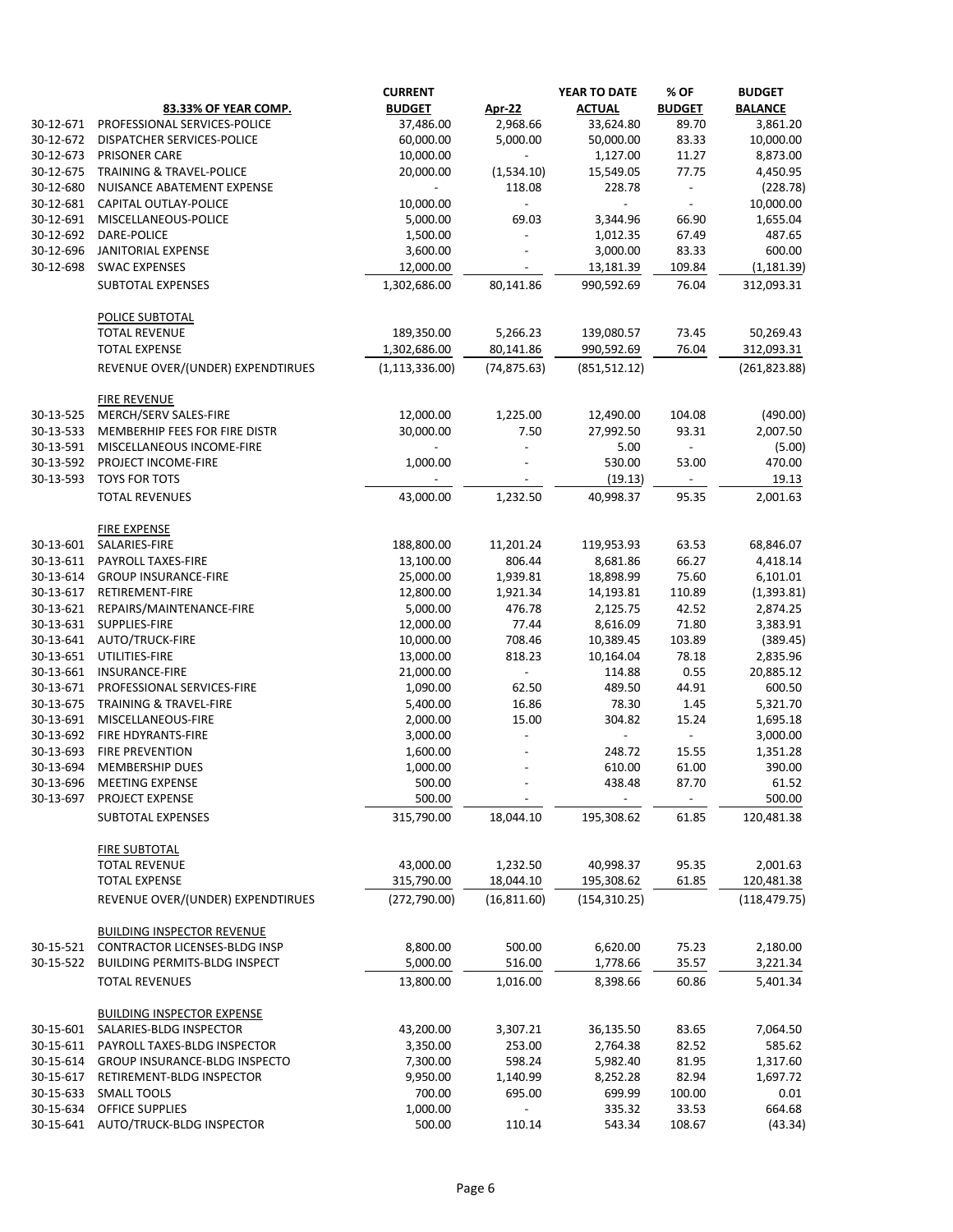|                        |                                                       | <b>CURRENT</b><br><b>BUDGET</b> |                          | YEAR TO DATE<br><b>ACTUAL</b> | % OF<br><b>BUDGET</b> | <b>BUDGET</b>            |
|------------------------|-------------------------------------------------------|---------------------------------|--------------------------|-------------------------------|-----------------------|--------------------------|
| 30-15-675              | 83.33% OF YEAR COMP.<br>TRAINING & TRAVEL-BLDG INSPEC | 1,700.00                        | <b>Apr-22</b><br>183.00  | 966.94                        | 56.88                 | <b>BALANCE</b><br>733.06 |
|                        | <b>SUBTOTAL EXPENSES</b>                              | 67,700.00                       | 6,287.58                 | 55,680.15                     | 82.25                 | 12,019.85                |
|                        |                                                       |                                 |                          |                               |                       |                          |
|                        | <b>BUILDING INSPECTOR SUBTOTAL</b>                    |                                 |                          |                               |                       |                          |
|                        | <b>TOTAL REVENUE</b>                                  | 13,800.00                       | 1,016.00                 | 8,398.66                      | 60.86                 | 5,401.34                 |
|                        | <b>TOTAL EXPENSES</b>                                 | 67,700.00                       | 6,287.58                 | 55,680.15                     | 82.25                 | 12,019.85                |
|                        | REVENUES OVER/(UNDER) EXPENDITURES                    | (53,900.00)                     | (5,271.58)               | (47, 281.49)                  |                       | (6,618.51)               |
|                        | <b>AIRPORT REVENUE</b>                                |                                 |                          |                               |                       |                          |
| 30-21-531              | <b>HANGAR RENT-AIRPORT</b>                            | 7,650.00                        | 3,600.00                 | 13,200.00                     | 172.55                | (5,550.00)               |
| 30-21-533              | <b>AIRPORT ACCESS</b>                                 | 3,000.00                        |                          | 600.00                        | 20.00                 | 2,400.00                 |
| 30-21-580              | <b>COVID CARES ACT</b>                                | 30,000.00                       |                          |                               |                       | 30,000.00                |
| 30-21-583              | <b>CAPITAL GRANTS - FEDERAL</b>                       | 516,600.00                      |                          | 552,962.00                    | 107.04                | (36, 362.00)             |
| 30-21-591              | MISCELLANEOUS INCOME-AIRPORT                          | 9,975.00                        |                          | 9,894.00                      | 99.19                 | 81.00                    |
|                        | <b>TOTAL REVENUES</b>                                 | 567,225.00                      | 3,600.00                 | 576,656.00                    | 101.66                | (9,431.00)               |
|                        | <b>AIRPORT EXPENSE</b>                                |                                 |                          |                               |                       |                          |
| 30-21-601              | SALARIES-AIRPORT                                      | 4,000.00                        | 200.98                   | 2,124.63                      | 53.12                 | 1,875.37                 |
| 30-21-611              | PAYROLL TAXES-AIRPORT                                 | 306.00                          | 14.04                    | 149.54                        | 48.87                 | 156.46                   |
| 30-21-614              | <b>GROUP INSURANCE-AIRPORT</b>                        | 600.00                          | 7.68                     | 616.98                        | 102.83                | (16.98)                  |
| 30-21-617              | <b>RETIREMENT AIRPORT</b>                             | 780.00                          | 22.02                    | 456.24                        | 58.49                 | 323.76                   |
| 30-21-618              | MOWING-AIRPORT                                        | 6,000.00                        |                          | 3,120.00                      | 52.00                 | 2,880.00                 |
| 30-21-621<br>30-21-631 | REPAIRS/MAINTENANCE-AIRPORT<br>SUPPLIES-AIRPORT       | 3,000.00<br>500.00              |                          | 221.72<br>180.12              | 7.39<br>36.02         | 2,778.28<br>319.88       |
| 30-21-651              | UTILITIES-AIRPORT                                     | 6,000.00                        | 515.36                   | 6,290.66                      | 104.84                | (290.66)                 |
| 30-21-661              | INSURANCE-AIRPORT                                     | 5,000.00                        |                          | 28.72                         | 0.57                  | 4,971.28                 |
| 30-21-671              | PROFESSIONAL SERVICES-AIRPORT                         | 35,000.00                       | 812.50                   | 812.50                        | 2.32                  | 34,187.50                |
| 30-21-681              | CAPITAL OUTLAY-AIRPORT                                | 552,500.00                      |                          | 451,581.83                    | 81.73                 | 100,918.17               |
| 30-21-691              | MISCELLANEOUS-AIRPORT                                 | 1,500.00                        |                          |                               | $\sim$                | 1,500.00                 |
|                        | <b>SUBTOTAL EXPENSES</b>                              | 615,186.00                      | 1,572.58                 | 465,582.94                    | 75.68                 | 149,603.06               |
|                        | <b>AIRPORT SUBTOTAL</b>                               |                                 |                          |                               |                       |                          |
|                        | <b>AIRPORT REVENUES</b>                               | 567,225.00                      | 3,600.00                 | 576,656.00                    | 101.66                | (9,431.00)               |
|                        | <b>AIRPORT EXPENSES</b>                               | 615,186.00                      | 1,572.58                 | 465,582.94                    | 75.68                 | 149,603.06               |
|                        | REVENUES OVER/(UNDER) EXPENDITURES                    | (47,961.00)                     | 2,027.42                 | 111,073.06                    |                       | (159, 034.06)            |
|                        | <b>STREET REVENUE</b>                                 |                                 |                          |                               |                       |                          |
| 30-22-501              | PROPERTY TAXES-STREET                                 | 77,000.00                       | 1,045.97                 | 94,021.18                     | 122.11                | (17,021.18)              |
| 30-22-502              | STORM WATER SALES TAX                                 | 16,000.00                       | 1,564.17                 | 16,771.47                     | 104.82                | (771.47)                 |
| 30-22-503              | <b>USE TAX</b>                                        | $\blacksquare$                  | 2,198.68                 | 2,950.91                      | $\sim$                | (2,950.91)               |
| 30-22-525              | MERCH/SERV SALES-STREET                               | 4,000.00                        | 1,125.71                 | 4,352.45                      | 108.81                | (352.45)                 |
| 30-22-579              | SALE OF FIXED ASSETS                                  | $\blacksquare$                  | $\sim$                   | 40.00                         | $\sim$                | (40.00)                  |
| 30-22-584              | STATE GASOLINE TAX-STREET                             | 185,000.00                      | 15,659.61                | 163,391.24                    | 88.32                 | 21,608.76                |
| 30-22-585              | INTERGOVERNMENTAL-TOWNSHIP                            | 99,000.00                       | $\sim$                   | 100,541.00                    | 101.56                | (1,541.00)               |
| 30-22-591              | MISCELLANEOUS INCOME-STREET                           | 3,000.00                        | (1.27)                   | 4,423.18                      | 147.44                | (1,423.18)               |
|                        | <b>TOTAL REVENUES</b>                                 | 384,000.00                      | 21,592.87                | 386,491.43                    | 100.65                | (2,491.43)               |
|                        | <b>STREET EXPENSE</b>                                 |                                 |                          |                               |                       |                          |
| 30-22-601              | SALARIES-STREET                                       | 208,500.00                      | 14,333.66                | 170,290.79                    | 81.67                 | 38,209.21                |
| 30-22-611              | PAYROLL TAXES-STREET                                  | 15,300.00                       | 997.81                   | 11,987.54                     | 78.35                 | 3,312.46                 |
| 30-22-614              | <b>GROUP INSURANCE-STREET</b>                         | 55,500.00                       | 4,319.09                 | 50,163.38                     | 90.38                 | 5,336.62                 |
| 30-22-617              | RETIREMENT-STREET                                     | 50,800.00                       | 3,871.65                 | 32,395.56                     | 63.77                 | 18,404.44                |
| 30-22-621              | REPAIRS/MAINTENANCE-STREET                            | 45,000.00                       | 8,816.41                 | 30,836.55                     | 68.53                 | 14,163.45                |
| 30-22-623              | REPAIRS/MAINTENANCE-OTHER                             | 2,000.00                        | 383.72                   | 2,884.73                      | 144.24                | (884.73)                 |
| 30-22-625              | REPAIRS/MAINTENANCE-BUILDINGS                         | 1,000.00                        |                          | 1,044.62                      | 104.46                | (44.62)                  |
| 30-22-626              | <b>SIDEWALK REPAIR</b>                                | 20,000.00                       |                          | 345.16                        | 1.73                  | 19,654.84                |
| 30-22-631              | SUPPLIES-STREET                                       | 10,000.00                       | 245.53                   | 9,326.87                      | 93.27                 | 673.13                   |
| 30-22-641              | AUTO/TRUCK-STREET                                     | 45,000.00                       | 10,776.06                | 42,811.32                     | 95.14                 | 2,188.68                 |
| 30-22-651              | UTILITIES-STREET                                      | 6,000.00                        | 480.73                   | 5,606.10                      | 93.44                 | 393.90                   |
| 30-22-661              | <b>INSURANCE-STREET</b>                               | 24,000.00                       | $\overline{\phantom{a}}$ | 143.60                        | 0.60                  | 23,856.40                |
| 30-22-671              | PROFESSIONAL SERVICES-STREET                          |                                 | 62.50                    | 62.50                         |                       | (62.50)                  |
| 30-22-675              | TRAINING & TRAVEL-STREET                              | 300.00                          | 26.35                    | 26.35                         | 8.78                  | 273.65                   |
|                        | 30-22-681 CAPITAL OUTLAY-STREET                       | 16,000.00                       | 714.00                   | 7,108.06                      | 44.43                 | 8,891.94                 |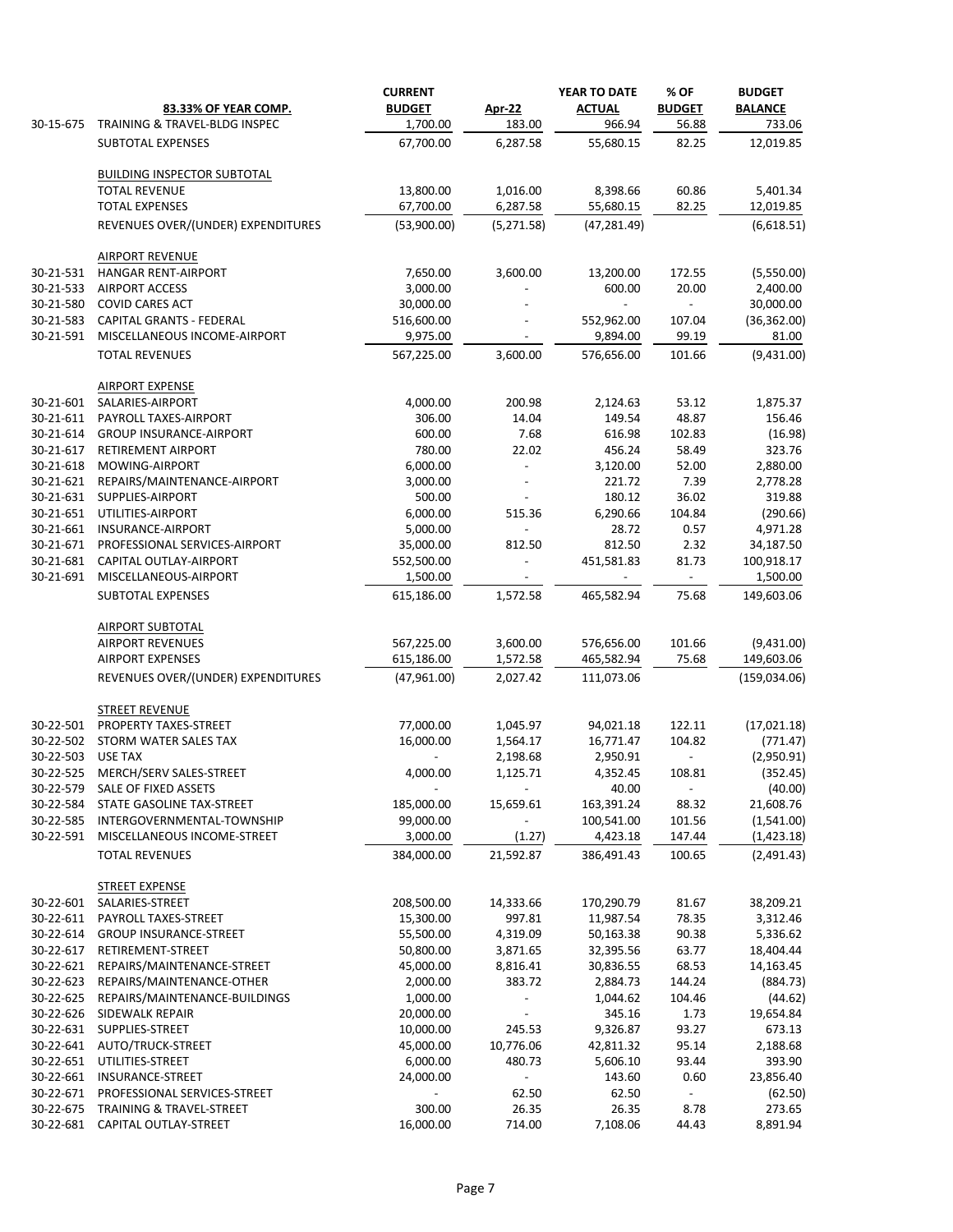|                        | 83.33% OF YEAR COMP.                              | <b>CURRENT</b><br><b>BUDGET</b> | <b>Apr-22</b>  | YEAR TO DATE<br><b>ACTUAL</b> | % OF<br><b>BUDGET</b>    | <b>BUDGET</b><br><b>BALANCE</b> |
|------------------------|---------------------------------------------------|---------------------------------|----------------|-------------------------------|--------------------------|---------------------------------|
| 30-22-683              | <b>DEBT SERVICE INT EXP</b>                       | 1,176.00                        | 394.35         | 1,175.55                      | 99.96                    | 0.45                            |
| 30-22-685              | <b>DEBT SERVICE PRINC</b>                         | 40,324.00                       | 20,355.49      | 40,324.13                     | 100.00                   | (0.13)                          |
| 30-22-691              | MISCELLANEOUS-STREET                              | 2,500.00                        | 121.40         | 1,103.40                      | 44.14                    | 1,396.60                        |
|                        | <b>SUBTOTAL EXPENSES</b>                          | 543,400.00                      | 65,898.75      | 407,636.21                    | 75.02                    | 135,763.79                      |
|                        | <b>STREET SUBTOTAL</b>                            |                                 |                |                               |                          |                                 |
|                        | <b>TOTAL REVENUES</b>                             | 384,000.00                      | 21,592.87      | 386,491.43                    | 100.65                   | (2,491.43)                      |
|                        | <b>TOTAL EXPENDITURES</b>                         | 543,400.00                      | 65,898.75      | 407,636.21                    | 75.02                    | 135,763.79                      |
|                        | REVENUES OVER/(UNDER) EXPENDITURES                | (159, 400.00)                   | (44, 305.88)   | (21, 144.78)                  |                          | (138, 255.22)                   |
|                        | <b>GENERAL FUND SUMMARY</b>                       |                                 |                |                               |                          |                                 |
|                        | <b>FUND TOTAL REVENUES</b>                        | 3,200,275.00                    | 357,256.83     | 3,154,757.36                  | 98.58                    | 45,517.64                       |
|                        | FUND TOTAL EXPENDITURES                           | 3,215,412.00                    | 232,073.25     | 2,378,493.37                  | 73.97                    | 836,918.63                      |
|                        | REVENUES OVER/(UNDER) EXPENDITURES                | (15, 137.00)                    | 125,183.58     | 776,263.99                    |                          | (791, 400.99)                   |
|                        | <b>MEMORIAL HALL</b>                              |                                 |                |                               |                          |                                 |
|                        | MEMORIAL HALL REVENUE<br><b>PROPERTY TAXES</b>    |                                 | 1,176.71       |                               |                          |                                 |
| 31-00-501<br>31-00-546 | MEMORIAL HALL USER FEES                           | 96,000.00<br>6,500.00           | 340.00         | 103,326.88<br>3,792.50        | 107.63<br>58.35          | (7, 326.88)<br>2,707.50         |
|                        |                                                   |                                 |                |                               |                          |                                 |
|                        | <b>TOTAL REVENUES</b>                             | 102,500.00                      | 1,516.71       | 107,119.38                    | 104.51                   | (4,619.38)                      |
| 31-32-601              | <b>MEMORIAL HALL EXPENSE</b><br>SALARIES-MEMORIAL | 29,000.00                       | 2,041.72       | 23,914.47                     | 82.46                    | 5,085.53                        |
| 31-32-611              | PAYROLL TAXES-MEMORIAL                            | 2,150.00                        | 143.77         | 1,703.85                      | 79.25                    | 446.15                          |
| 31-32-614              | <b>GROUP INSURANCE-MEMORIAL</b>                   | 5,800.00                        | 432.61         | 4,825.21                      | 83.19                    | 974.79                          |
| 31-32-617              | RETIREMENT-MEMORIAL                               | 4,000.00                        | 429.85         | 3,350.90                      | 83.77                    | 649.10                          |
| 31-32-621              | REPAIRS/MAINTENANCE-MEMORIAL                      | 3,300.00                        |                | 1,525.72                      | 46.23                    | 1,774.28                        |
| 31-32-631              | SUPPLIES-MEMORIAL                                 | 1,500.00                        | 74.65          | 1,047.47                      | 69.83                    | 452.53                          |
| 31-32-651              | UTILITIES-MEMORIAL                                | 16,000.00                       | 1,026.16       | 11,919.73                     | 74.50                    | 4,080.27                        |
| 31-32-661              | INSURANCE-MEMORIAL                                | 2,500.00                        |                | 14.36                         | 0.57                     | 2,485.64                        |
| 31-32-671              | PROFESSIONAL SERVICES-MEMORIA                     | 3,000.00                        |                | 523.50                        | 17.45                    | 2,476.50                        |
| 31-32-681              | CAPITAL OUTLAY-MEMORIAL                           | 35,400.00                       |                | 65.99                         | 0.19                     | 35,334.01                       |
|                        | <b>SUBTOTAL EXPENSES</b>                          | 102,650.00                      | 4,148.76       | 48,891.20                     | 47.63                    | 53,758.80                       |
|                        | <b>MEMORIAL HALL FUND SUMMARY</b>                 |                                 |                |                               |                          |                                 |
|                        | <b>TOTAL REVENUES</b>                             | 102,500.00                      | 1,516.71       | 107,119.38                    | 104.51                   | (4,619.38)                      |
|                        | <b>TOTAL EXPENDITURES</b>                         | 102,650.00                      | 4,148.76       | 48,891.20                     | 47.63                    | 53,758.80                       |
|                        | REVENUES OVER/(UNDER) EXPENDITURES                | (150.00)                        | (2,632.05)     | 58,228.18                     |                          | (58, 378.18)                    |
|                        | <b>PARK</b><br><b>PARK REVENUE</b>                |                                 |                |                               |                          |                                 |
| 32-00-501              | PROPERTY TAXES                                    | 96,000.00                       | 1,176.71       | 104,478.37                    | 108.83                   | (8, 478.37)                     |
| 32-00-502              | PARK SALES TAX                                    | 355,000.00                      | 29,719.29      | 318,657.47                    | 89.76                    | 36,342.53                       |
| 32-00-503              | <b>USE TAX</b>                                    |                                 | 2,198.67       | 2,950.90                      | $\overline{\phantom{a}}$ | (2,950.90)                      |
| 32-00-591              | MISCELLANEOUS INCOME-PARK                         | 1,500.00                        | 847.00         | 4,477.00                      | 298.47                   | (2,977.00)                      |
| 32-00-592              | SHELTER RENTAL                                    | 1,200.00                        | 150.00         | 750.00                        | 62.50                    | 450.00                          |
| 32-00-599              | <b>TRANSFERS IN-PARK</b>                          | 54,000.00                       |                |                               |                          | 54,000.00                       |
|                        | <b>TOTAL REVENUES</b>                             | 507,700.00                      | 34,091.67      | 431,313.74                    | 84.95                    | 76,386.26                       |
|                        | <b>PARK EXPENSE</b>                               |                                 |                |                               |                          |                                 |
| 32-31-601              | SALARIES-PARK                                     | 50,500.00                       | 2,184.01       | 32,478.09                     | 64.31                    | 18,021.91                       |
| 32-31-611              | PAYROLL TAXES-PARK                                | 4,050.00                        | 155.72         | 2,384.62                      | 58.88                    | 1,665.38                        |
| 32-31-614              | <b>GROUP INSURANCE-PARK</b>                       | 7,300.00                        | 746.74         | 8,528.48                      | 116.83                   | (1, 228.48)                     |
| 32-31-617              | RETIREMENT-PARK                                   | 6,600.00                        | 502.32         | 2,604.20                      | 39.46                    | 3,995.80                        |
| 32-31-621              | REPAIRS/MAINTENANCE-PARK                          | 7,200.00                        | 301.88         | 2,619.42                      | 36.38                    | 4,580.58                        |
| 32-31-631              | SUPPLIES-PARK                                     | 2,500.00                        | 907.15         | 2,367.55                      | 94.70                    | 132.45                          |
| 32-31-641              | AUTO/TRUCK-PARK                                   | 5,000.00                        | 211.99         | 5,143.05                      | 102.86                   | (143.05)                        |
| 32-31-651<br>32-31-661 | UTILITIES-PARK<br><b>INSURANCE-PARK</b>           | 28,000.00<br>5,000.00           | 2,684.06       | 25,451.45<br>28.72            | 90.90<br>0.57            | 2,548.55<br>4,971.28            |
| 32-31-671              | PROFESSIONAL SERVICES-PARK                        | 810.00                          | 62.50          | 838.50                        | 103.52                   | (28.50)                         |
| 32-31-681              | CAPITAL OUTLAY-PARK                               | 138,285.00                      | $\blacksquare$ | 110,782.50                    | 80.11                    | 27,502.50                       |
| 32-31-690              | <b>SMALL TOOLS</b>                                | 300.00                          | 58.29          | 203.05                        | 67.68                    | 96.95                           |
| 32-31-691              | MISCELLANEOUS-PARK                                | 500.00                          | 15.25          | 216.20                        | 43.24                    | 283.80                          |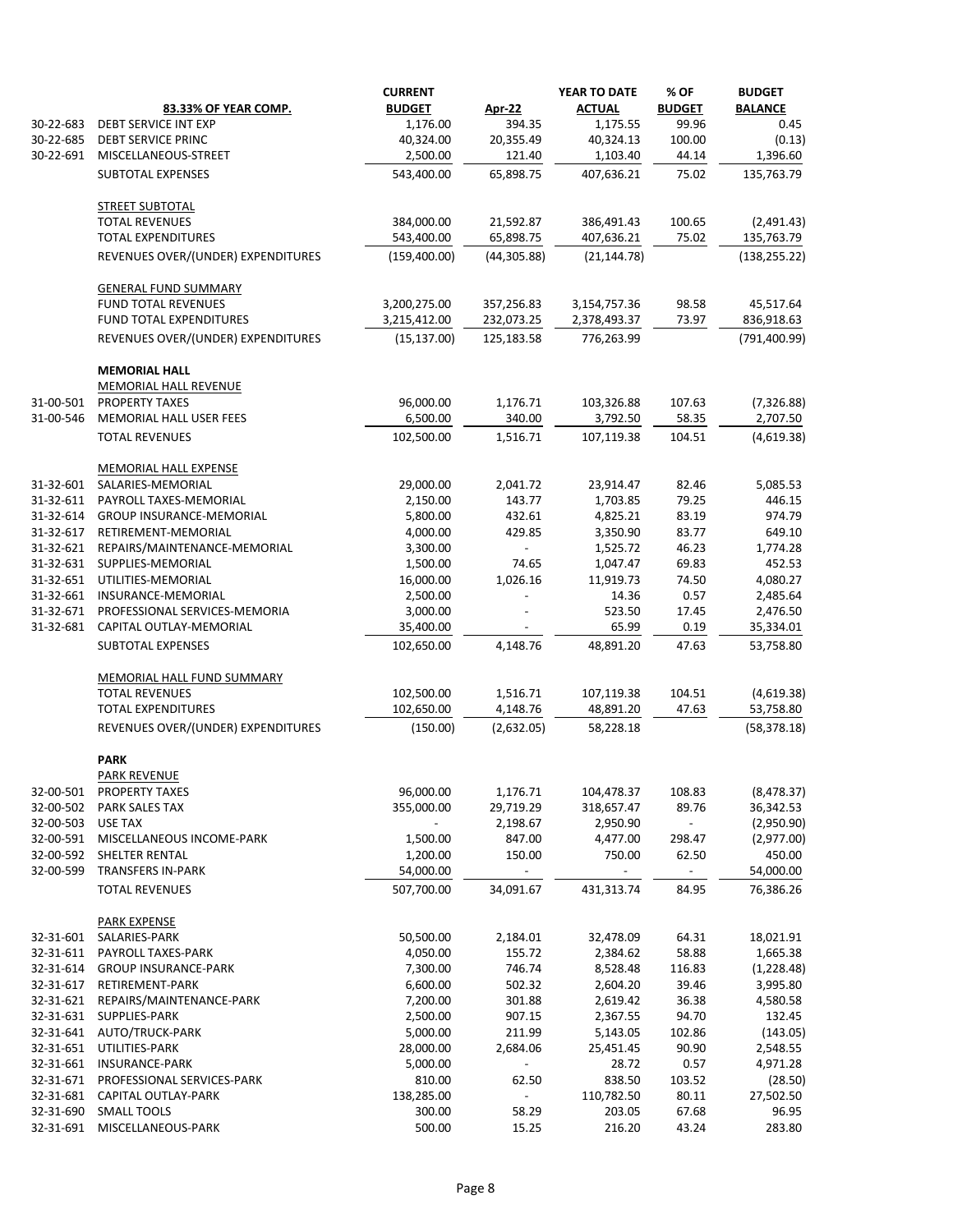|           |                                                  | <b>CURRENT</b>      |               | YEAR TO DATE  | % OF                              | <b>BUDGET</b>       |
|-----------|--------------------------------------------------|---------------------|---------------|---------------|-----------------------------------|---------------------|
|           | 83.33% OF YEAR COMP.                             | <b>BUDGET</b>       | <b>Apr-22</b> | <b>ACTUAL</b> | <b>BUDGET</b>                     | <b>BALANCE</b>      |
| 32-31-697 | <b>CREDIT CARD FEES</b>                          | 500.00              | (31.91)       | (154.19)      | (30.84)                           | 654.19              |
|           | SUBTOTAL EXPENSES                                | 256,545.00          | 7,798.00      | 193,491.64    | 75.42                             | 63,053.36           |
|           | <b>PARK SUBTOTAL</b>                             |                     |               |               |                                   |                     |
|           | <b>TOTAL REVENUES</b>                            | 507,700.00          | 34,091.67     | 431,313.74    | 84.95                             | 76,386.26           |
|           | <b>TOTAL EXPENSE</b>                             | 256,545.00          | 7,798.00      | 193,491.64    | 75.42                             | 63,053.36           |
|           | REVENUES OVER/(UNDER) EXPENDITURES               | 251,155.00          | 26,293.67     | 237,822.10    |                                   | 13,332.90           |
|           | <b>THIEBAUD REVENUE</b>                          |                     |               |               |                                   |                     |
| 32-33-531 | <b>USER FEES-THIEBAUD</b>                        | 10,000.00           | 992.00        | 8,821.00      | 88.21                             | 1,179.00            |
|           | <b>TOTAL REVENUES</b>                            | 10,000.00           | 992.00        | 8,821.00      | 88.21                             | 1,179.00            |
|           | <b>THEIBAUD EXPENSE</b>                          |                     |               |               |                                   |                     |
| 32-33-601 | SALARIES-THIEDBAUD                               | 11,000.00           | 1,003.50      | 9,160.62      | 83.28                             | 1,839.38            |
| 32-33-611 | PAYROLL TAXES-THIEBAUD                           | 1,000.00            | 76.76         | 700.79        | 70.08                             | 299.21              |
| 32-33-621 | REPAIRS/MAINTENANCE-THIEBAUD                     | 4,000.00            |               | 144.39        | 3.61                              | 3,855.61            |
| 32-33-631 | SUPPLIES-THIEBAUD                                | 2,500.00            | 78.48         | 1,158.39      | 46.34                             | 1,341.61            |
| 32-33-651 | UTILITIES-THIEBAUD                               | 23,000.00           | 1,945.44      | 21,523.20     | 93.58                             | 1,476.80            |
| 32-33-661 | INSURANCE-THIEBAUD                               | 7,500.00            |               | 43.08         | 0.57                              | 7,456.92            |
| 32-33-671 | PROFESSIONAL SERVICES-THIEBAU                    | 440.00              |               |               |                                   | 440.00              |
| 32-33-681 | CAPITAL OUTLAY-THIEBAUD                          | 3,700.00            |               | 384.00        | 10.38                             | 3,316.00            |
| 32-33-691 | MISCELLANEOUS-THIEBAUD<br>SUBTOTAL EXPENSES      | 200.00<br>53,340.00 | 3,104.18      | 33,114.47     | $\overline{\phantom{a}}$<br>62.08 | 200.00<br>20,225.53 |
|           |                                                  |                     |               |               |                                   |                     |
|           | <b>THIEBAUD SUBTOTAL</b><br><b>TOTAL REVENUE</b> | 10,000.00           | 992.00        | 8,821.00      | 88.21                             | 1,179.00            |
|           | <b>TOTAL EXPENSES</b>                            | 53,340.00           | 3,104.18      | 33,114.47     | 62.08                             | 20,225.53           |
|           | REVENUES OVER/(UNDER) EXPENDITURES               | (43,340.00)         | (2, 112.18)   | (24, 293.47)  |                                   | (19,046.53)         |
|           |                                                  |                     |               |               |                                   |                     |
| 32-34-531 | <b>AQUATIC PARK REVENUE</b><br>ADMISSIONS-POOL   | 17,000.00           |               | 2,273.00      | 13.37                             | 14,727.00           |
| 32-34-532 | CONCESSIONS-POOL                                 | 12,000.00           |               | 1,314.50      | 10.95                             | 10,685.50           |
| 32-34-533 | ANNUAL PASSES-POOL                               | 5,000.00            |               | 3,620.00      | 72.40                             | 1,380.00            |
| 32-34-535 | <b>SWIM LESSONS</b>                              | 2,700.00            |               | 200.00        | 7.41                              | 2,500.00            |
| 32-34-536 | PRIVATE PARTIES                                  | 2,000.00            |               | 440.00        | 22.00                             | 1,560.00            |
| 32-34-537 | THERAPY CLASSES                                  |                     |               | 42.00         | $\overline{\phantom{a}}$          | (42.00)             |
|           | <b>TOTAL REVENUES</b>                            | 38,700.00           |               | 7,889.50      | 20.39                             | 30,810.50           |
|           | <b>AQUATIC PARK EXPENSE</b>                      |                     |               |               |                                   |                     |
| 32-34-601 | SALARIES-POOL MANAGER                            | 32,500.00           |               | 24,114.38     | 74.20                             | 8,385.62            |
| 32-34-602 | SALARIES-LIFEGUARD                               | 48,000.00           |               | 17,769.78     | 37.02                             | 30,230.22           |
| 32-34-603 | SALARIES-RECEPTION                               | 4,000.00            |               | 2,125.40      | 53.14                             | 1,874.60            |
| 32-34-604 | POOL OTHER                                       | 2,000.00            |               | 257.82        | 12.89                             | 1,742.18            |
| 32-34-605 | POOL CONCESSIONS                                 | 6,000.00            |               | 3,216.16      | 53.60                             | 2,783.84            |
| 32-34-611 | PAYROLL TAXES - POOL                             | 7,250.00            |               | 3,600.71      | 49.66                             | 3,649.29            |
| 32-34-614 | <b>GROUP INSURANCE - POOL</b>                    | 7,350.00            | 562.38        | 5,946.54      | 80.91                             | 1,403.46            |
| 32-34-617 | RETIREMENT-POOL                                  | 7,300.00            | 613.57        | 6,267.48      | 85.86                             | 1,032.52            |
| 32-34-621 | REPAIRS/MAINTENANCE-POOL;                        | 10,000.00           |               | 7,441.35      | 74.41                             | 2,558.65            |
| 32-34-631 | SUPPLIES-POOL                                    | 4,500.00            | 1,743.74      | 2,733.22      | 60.74                             | 1,766.78            |
| 32-34-632 | <b>CHEMICALS - POOL</b>                          | 7,800.00            |               | 2,538.58      | 32.55                             | 5,261.42            |
| 32-34-633 | CONCESSIONS-POOL                                 | 5,000.00            |               | 331.82        | 6.64                              | 4,668.18            |
| 32-34-634 | OFFICE SUPPLIES-POOL                             | 450.00              |               | 129.85        | 28.86                             | 320.15              |
| 32-34-651 | UTILITIES-POOL                                   | 51,000.00           | 1,041.41      | 29,361.74     | 57.57                             | 21,638.26           |
| 32-34-661 | INSURANCE-POOL                                   | 12,000.00           |               | 71.80         | 0.60                              | 11,928.20           |
| 32-34-671 | PROFESSIONAL SERVICES-POOL                       | 1,740.00            |               | 1,125.00      | 64.66                             | 615.00              |
| 32-34-672 | SMALL TOOLS - POOL                               | 300.00              |               |               |                                   | 300.00              |
| 32-34-675 | <b>TRAINING &amp; TRAVEL-POOL</b>                | 4,560.00            |               | 200.00        | 4.39                              | 4,360.00            |
| 32-34-676 | PROMOTIONAL EXPENSES-POOL                        | 200.00              |               |               |                                   | 200.00              |
| 32-34-681 | CAPITAL OUTLAY-POOL                              | 12,708.00           |               |               |                                   | 12,708.00           |
| 32-34-691 | MISC. EXPENSE - POOL                             | 1,800.00            |               | 8.87          | 0.49                              | 1,791.13            |
| 32-34-692 | <b>GUARD UNIFORMS</b>                            | 1,500.00            |               | 341.25        | 22.75                             | 1,158.75            |
|           | SUBTOTAL EXPENSES                                | 227,958.00          | 3,961.10      | 107,581.75    | 47.19                             | 120,376.25          |
|           |                                                  |                     |               |               |                                   |                     |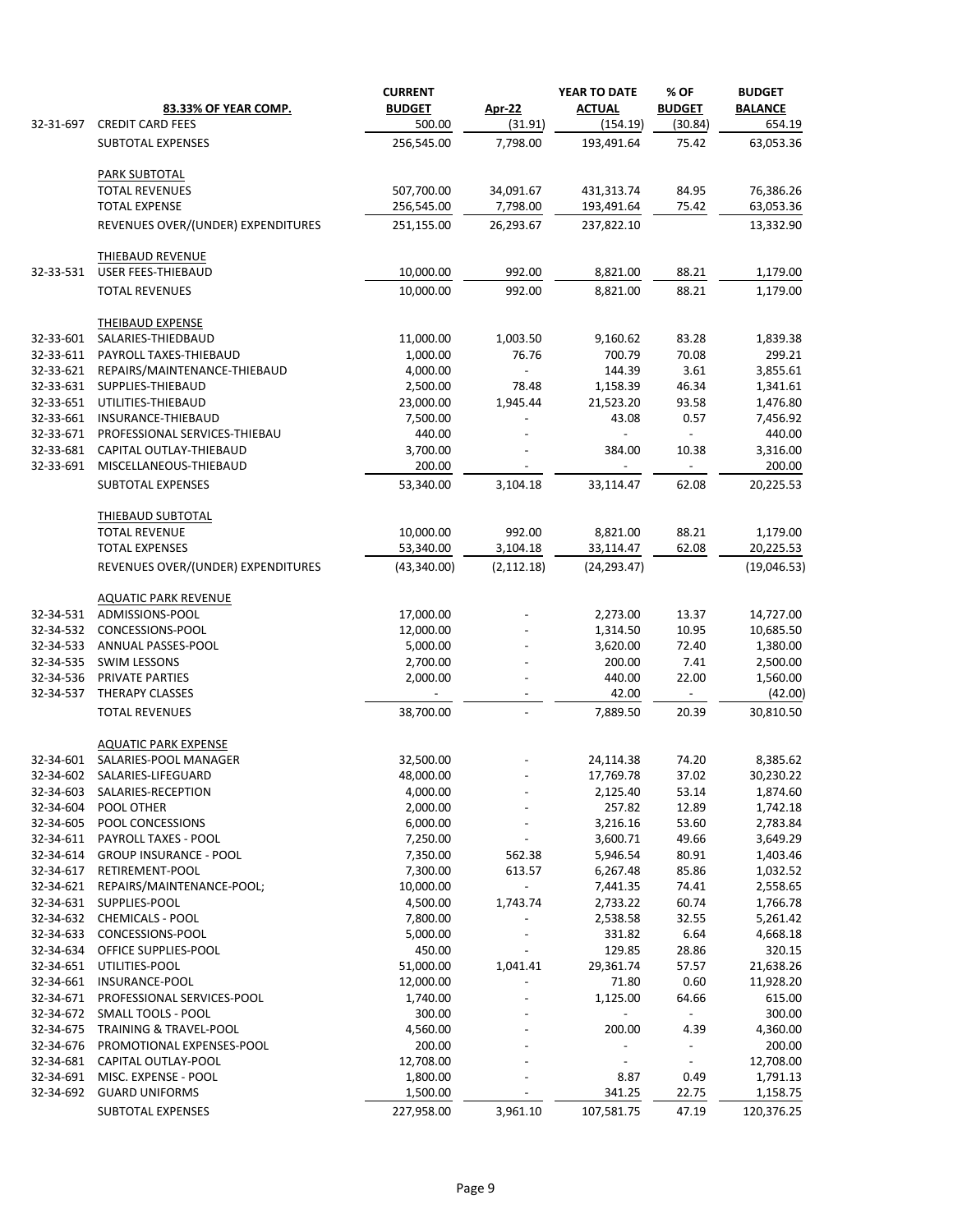|           |                                    | <b>CURRENT</b> |               | YEAR TO DATE             | % OF          | <b>BUDGET</b>  |
|-----------|------------------------------------|----------------|---------------|--------------------------|---------------|----------------|
|           | 83.33% OF YEAR COMP.               | <b>BUDGET</b>  | <b>Apr-22</b> | <b>ACTUAL</b>            | <b>BUDGET</b> | <b>BALANCE</b> |
|           | <b>AQUATIC PARK SUBTOTAL</b>       |                |               |                          |               |                |
|           | <b>TOTAL REVENUE</b>               | 38,700.00      |               | 7,889.50                 | 20.39         | 30,810.50      |
|           | <b>TOTAL EXPENSES</b>              | 227,958.00     | 3,961.10      | 107,581.75               | 47.19         | 120,376.25     |
|           | REVENUES OVER/(UNDER) EXPENDITURES | (189, 258.00)  | (3,961.10)    | (99, 692.25)             |               | (89, 565.75)   |
|           | <b>LAKE REVENUE</b>                |                |               |                          |               |                |
| 32-35-531 | <b>FISHING PERMIT</b>              | 8,500.00       | 908.00        | 4,914.64                 | 57.82         | 3,585.36       |
| 32-35-532 | <b>BOAT PERMIT</b>                 | 7,500.00       | 1,787.00      | 6,290.00                 | 83.87         | 1,210.00       |
| 32-35-533 | <b>RENTAL INCOME - LAKE</b>        | 3,900.00       | 325.00        | 3,250.00                 | 83.33         | 650.00         |
| 32-35-591 | MISCELLANEOUS INCOME-LAKE          | 400.00         |               | 25.00                    | 6.25          | 375.00         |
|           | <b>TOTAL REVENUES</b>              | 20,300.00      | 3,020.00      | 14,479.64                | 71.33         | 5,820.36       |
|           | LAKE EXPENSE                       |                |               |                          |               |                |
| 32-35-601 | SALARIES-LAKE                      | 31,500.00      | 2,313.60      | 25,674.11                | 81.51         | 5,825.89       |
| 32-35-611 | PAYROLL TAXES-LAKE                 | 2,550.00       | 170.63        | 1,901.49                 | 74.57         | 648.51         |
| 32-35-614 | <b>GROUP INSURANCE-LAKE</b>        | 7,150.00       | 598.24        | 5,847.76                 | 81.79         | 1,302.24       |
| 32-35-617 | <b>RETIREMENT - LAKE</b>           | 6,900.00       | 802.00        | 6,013.75                 | 87.16         | 886.25         |
| 32-35-621 | REPAIRS/MAINTENANCE-LAKE           | 2,000.00       | 159.26        | 184.85                   | 9.24          | 1,815.15       |
| 32-35-631 | <b>SUPPLIES - LAKE</b>             | 1,500.00       | 3.70          | 202.95                   | 13.53         | 1,297.05       |
| 32-35-641 | <b>AUTO/TRUCK - LAKE</b>           | 1,000.00       | 80.24         | 500.76                   | 50.08         | 499.24         |
| 32-35-651 | UTILITIES - LAKE                   | 1,100.00       | 121.15        | 1,316.54                 | 119.69        | (216.54)       |
| 32-35-661 | <b>INSURANCE - LAKE</b>            | 5,000.00       |               | 28.72                    | 0.57          | 4,971.28       |
| 32-35-671 | PROFESSIONAL SERVICES - LAKE       | 940.00         |               | 174.50                   | 18.56         | 765.50         |
| 32-35-690 | <b>MAINT RENTAL HOUSE</b>          | 1,000.00       |               |                          |               | 1,000.00       |
| 32-35-691 | MISC. EXPENSE - LAKE               | 150.00         |               |                          |               | 150.00         |
| 32-35-694 | <b>SMALL TOOLS - LAKE</b>          | 200.00         | 30.48         | 87.97                    | 43.99         | 112.03         |
| 32-35-695 | <b>FISH</b>                        | 1,200.00       |               | $\overline{\phantom{a}}$ |               | 1,200.00       |
|           | <b>SUBTOTAL EXPENSES</b>           | 62,190.00      | 4,279.30      | 41,933.40                | 67.43         | 20,256.60      |
|           | <b>LAKE SUBTOTAL</b>               |                |               |                          |               |                |
|           | <b>TOTAL REVENUE</b>               | 20,300.00      | 3,020.00      | 14,479.64                | 71.33         | 5,820.36       |
|           | <b>TOTAL EXPENSE</b>               | 62,190.00      | 4,279.30      | 41,933.40                | 67.43         | 20,256.60      |
|           | REVENUE OVER/(UNDER) EXPENDITURES  | (41,890.00)    | (1,259.30)    | (27, 453.76)             |               | (14, 436.24)   |
|           | <b>SUMMER RECREATION REVENUE</b>   |                |               |                          |               |                |
| 32-36-531 | <b>REGISTRATION/SPONSOR FEE</b>    | 20,000.00      | 4,625.00      | 17,901.76                | 89.51         | 2,098.24       |
| 32-36-532 | <b>CONCESSION - YOUTH</b>          | 5,000.00       |               | 1,219.90                 | 24.40         | 3,780.10       |
| 32-36-591 | MISC. INCOME - YOUTH               | 500.00         |               | 315.00                   | 63.00         | 185.00         |
|           | <b>TOTAL REVENUES</b>              | 25,500.00      | 4,625.00      | 19,436.66                | 76.22         | 6,063.34       |
|           | <b>SUMMER RECREATION EXPENSE</b>   |                |               |                          |               |                |
| 32-36-601 | SALARIES - YOUTH                   | 16,000.00      | 1,281.00      | 6,652.10                 | 41.58         | 9,347.90       |
| 32-36-602 | <b>UMPIRE FEE - YOUTH</b>          | 8,000.00       |               | 2,013.00                 | 25.16         | 5,987.00       |
| 32-36-611 | PAYROLL TAXES - YOUTH              | 1,836.00       | 97.99         | 508.89                   | 27.72         | 1,327.11       |
| 32-36-621 | REPAIRS/MAINTENANCE - YOUTH        | 4,000.00       | 253.30        | 2,741.03                 | 68.53         | 1,258.97       |
| 32-36-631 | <b>SUPPLIES - YOUTH</b>            | 1,500.00       | 29.66         | 1,405.87                 | 93.72         | 94.13          |
| 32-36-632 | <b>SPORTS EQUIPMENT</b>            | 7,000.00       |               | 3,058.57                 | 43.69         | 3,941.43       |
| 32-36-633 | <b>CONCESSIONS- YOUTH</b>          | 2,000.00       |               | 434.65                   | 21.73         | 1,565.35       |
| 32-36-641 | <b>TRACTOR EXPENSE</b>             | 1,000.00       |               | 139.97                   | 14.00         | 860.03         |
| 32-36-661 | <b>INSURANCE - YOUTH</b>           | 6,800.00       |               | 1,299.32                 | 19.11         | 5,500.68       |
| 32-36-671 | PROFESSIONAL SERVICES              | 440.00         |               | 787.00                   | 178.86        | (347.00)       |
| 32-36-681 | CAPITAL OUTLAY - YOUTH             | 8,000.00       |               | 2,400.00                 | 30.00         | 5,600.00       |
| 32-36-691 | MISCELLANEOUS - YOUTH              | 500.00         |               | 422.43                   | 84.49         | 77.57          |
|           | <b>SUBTOTAL EXPENSES</b>           | 57,076.00      | 1,661.95      | 21,862.83                | 38.30         | 35,213.17      |
|           | <b>SUMMER RECREATION SUMMARY</b>   |                |               |                          |               |                |
|           | <b>TOTAL REVENUES</b>              | 25,500.00      | 4,625.00      | 19,436.66                | 76.22         | 6,063.34       |
|           | <b>TOTAL EXPENSE</b>               | 57,076.00      | 1,661.95      | 21,862.83                | 38.30         | 35,213.17      |
|           | REVENUES OVER/(UNDER) EXPENDITURES | (31,576.00)    | 2,963.05      | (2,426.17)               |               | (29, 149.83)   |
|           | PARK & REC DIRECTOR EXPENSE        |                |               |                          |               |                |
| 32-37-601 | SALARIES-PARKS & REC. DIRECTO      | 40,100.00      | 3,076.82      | 33,230.88                | 82.87         | 6,869.12       |
| 32-37-611 | PAYROLL TAXES-PARKS & REC.DIR      | 3,150.00       | 230.22        | 2,490.58                 | 79.07         | 659.42         |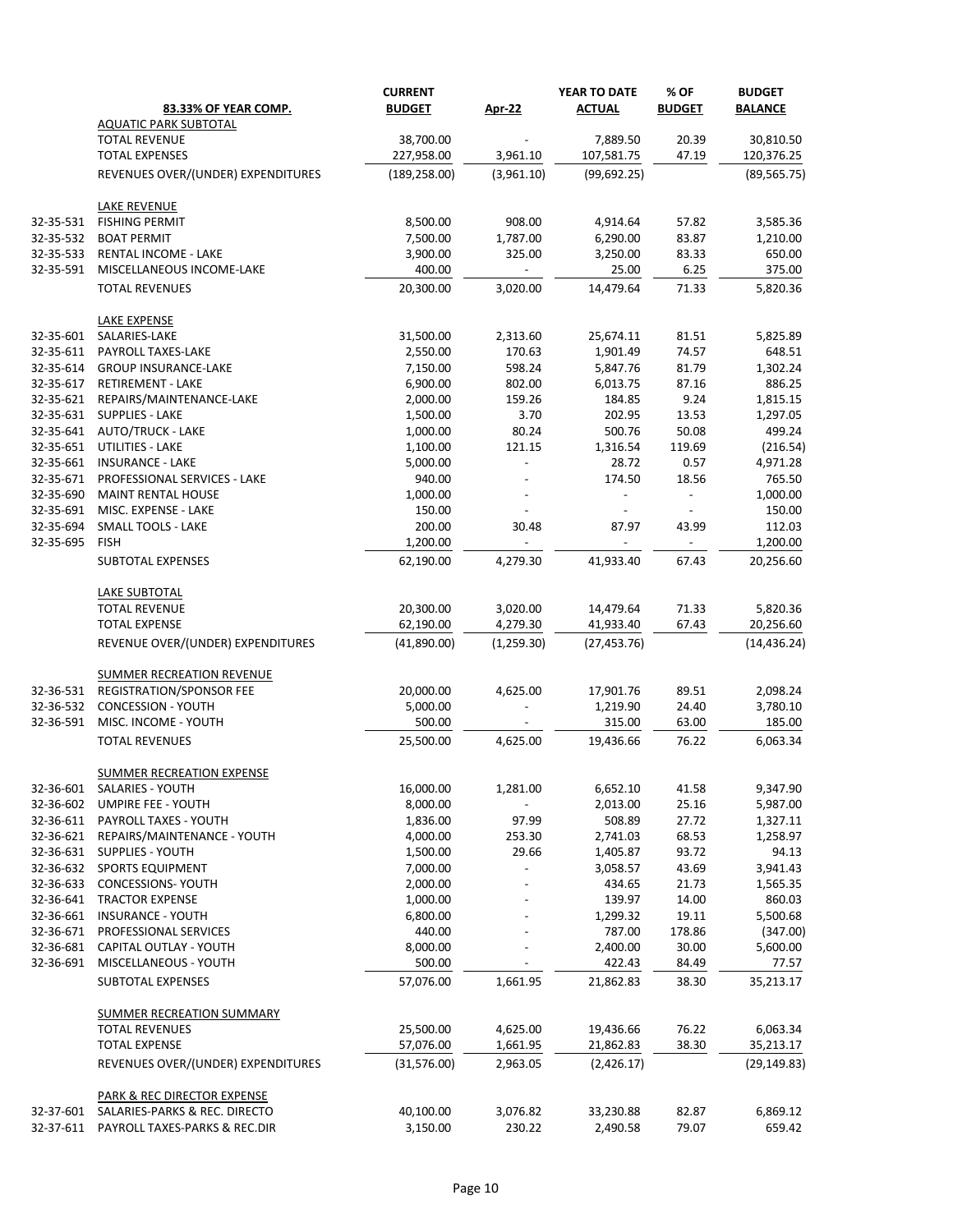|           |                                                          | <b>CURRENT</b> |               | YEAR TO DATE             | % OF          | <b>BUDGET</b>  |
|-----------|----------------------------------------------------------|----------------|---------------|--------------------------|---------------|----------------|
|           | 83.33% OF YEAR COMP.                                     | <b>BUDGET</b>  | <b>Apr-22</b> | <b>ACTUAL</b>            | <b>BUDGET</b> | <b>BALANCE</b> |
| 32-37-614 | <b>GROUP INSURANCE-PARKS &amp; REC D</b>                 | 7,350.00       | 598.24        | 5,982.40                 | 81.39         | 1,367.60       |
| 32-37-617 | RETIREMENT-PARK & REC DIRECTO                            | 9,150.00       | 1,061.49      | 7,588.07                 | 82.93         | 1,561.93       |
| 32-37-631 | <b>OPERATION SUPPLIES-PARKS &amp; RE</b>                 | 600.00         |               | 342.02                   | 57.00         | 257.98         |
| 32-37-634 | OFFICE SUPPLIES-PARKS & REC D                            | 500.00         |               | $\overline{\phantom{0}}$ |               | 500.00         |
| 32-37-641 | AUTO/TRUCK-PARKS & REC DIRECT                            | 700.00         | 107.95        | 461.74                   | 65.96         | 238.26         |
| 32-37-651 | UTILITIES-PARKS & REC DIRECTO                            | 800.00         | 24.88         | 406.79                   | 50.85         | 393.21         |
| 32-37-661 |                                                          |                |               |                          | 0.57          |                |
|           | <b>INSURANCE-PARKS &amp; REC.DIRECTO</b>                 | 2,500.00       |               | 14.36                    |               | 2,485.64       |
| 32-37-671 | PROFESSIONAL SERVICES-DIRECTO                            | 650.00         |               | 174.50                   | 26.85         | 475.50         |
| 32-37-681 | CAPITAL OUTLAY - DIRECTOR                                | 13,564.00      |               | 5,250.00                 | 38.71         | 8,314.00       |
| 32-37-691 | MISCELLANEOUS-PARKS & REC. DI                            | 200.00         |               | 11.99                    | 6.00          | 188.01         |
| 32-37-692 | TRAINING & TRAVEL- DIRECTOR                              | 1,814.00       |               | 1,517.48                 | 83.65         | 296.52         |
| 32-37-693 | MEMBERSHIP-PARK & REC DIRECTO                            | 500.00         |               | 380.00                   | 76.00         | 120.00         |
|           | <b>SUBTOTAL EXPENSES</b>                                 | 81,578.00      | 5,099.60      | 57,850.81                | 70.91         | 23,727.19      |
|           | REVENURES OVER/(UNDER) EXPENDITURES                      | (81,578.00)    | (5,099.60)    | (57,850.81)              |               | (23, 727.19)   |
|           | PARK FUND SUMMARY                                        |                |               |                          |               |                |
|           | <b>FUND TOTAL REVENUES</b>                               | 602,200.00     | 42,728.67     | 481,940.54               | 80.03         | 120,259.46     |
|           | FUND TOTAL EXPENDITURES                                  | 738,687.00     | 25,904.13     | 455,834.90               | 61.71         | 282,852.10     |
|           | REVENUES OVER/(UNDER) EXPENDITURES                       | (136, 487.00)  | 16,824.54     | 26,105.64                |               | (162, 592.64)  |
|           | <b>TRANSPORTATION TAX FUND</b>                           |                |               |                          |               |                |
|           | <b>TRANSPORTATION TAX FUND REVENUE</b>                   |                |               |                          |               |                |
| 33-00-511 | <b>SALES TAX</b>                                         | 330,000.00     | 31,330.03     | 336,250.08               | 101.89        | (6, 250.08)    |
|           | <b>TOTAL REVENUES</b>                                    | 330,000.00     | 31,330.03     | 336,250.08               | 101.89        | (6, 250.08)    |
|           | <b>TRANSPORTATION TAX FUND EXPENSE</b>                   |                |               |                          |               |                |
| 33-22-681 | CAPITAL OUTLAY-STREET                                    | 270,800.00     | 7,227.00      | 216,174.49               | 79.83         | 54,625.51      |
|           | <b>SUBTOTAL EXPENSES</b>                                 | 270,800.00     | 7,227.00      | 216,174.49               | 79.83         | 54,625.51      |
|           |                                                          |                |               |                          |               |                |
|           | TRANSPORTATION TAX SUMMARY<br><b>FUND TOTAL REVENUES</b> | 330,000.00     | 31,330.03     | 336,250.08               | 101.89        | (6, 250.08)    |
|           | FUND TOTAL EXPENSES                                      | 270,800.00     |               | 216,174.49               | 79.83         | 54,625.51      |
|           |                                                          |                | 7,227.00      |                          |               |                |
|           | REVENUES OVER/(UNDER) EXPENDITURES                       | 59,200.00      | 24,103.03     | 120,075.59               |               | (60, 875.59)   |
|           | <b>CAPITAL IMPROVEMENT TAX FUND</b>                      |                |               |                          |               |                |
|           | CAPITAL IMPROVEMENT TAX FUND REVENUE                     |                |               |                          |               |                |
| 34-00-511 | <b>SALES TAX</b>                                         | 330,000.00     | 31,330.02     | 336,193.90               | 101.88        | (6, 193.90)    |
|           | <b>TOTAL REVENUES</b>                                    | 330,000.00     | 31,330.02     | 336,193.90               | 101.88        | (6, 193.90)    |
|           | CAPITAL IMPROVEMENT TAX FUND EXPENSE                     |                |               |                          |               |                |
| 34-11-681 | CAPITAL OUTLAY-GENERAL                                   | 179,547.00     | 36,412.00     | 144,595.75               | 80.53         | 34,951.25      |
|           | 34-12-681 CAPITAL OUTLAY-POLICE                          | 57,000.00      | 16,762.19     | 34,546.41                | 60.61         | 22,453.59      |
|           | 34-13-681 CAPITAL OUTLAY-FIRE                            | 17,000.00      |               | 15,352.00                | 90.31         | 1,648.00       |
|           | 34-15-681 CAPITAL OUTLAY-BLDG INSPECTOR                  | 5,700.00       |               | 1,464.34                 | 25.69         | 4,235.66       |
|           | <b>SUBTOTAL EXPENSES</b>                                 | 259,247.00     | 53,174.19     | 195,958.50               | 75.59         | 63,288.50      |
|           |                                                          |                |               |                          |               |                |
|           | CAPITAL IMPROVEMENT TAX SUMMARY                          |                |               |                          |               |                |
|           | <b>FUND TOTAL REVENUE</b>                                | 330,000.00     | 31,330.02     | 336,193.90               | 101.88        | (6, 193.90)    |
|           | FUND TOTAL EXPENSE                                       | 259,247.00     | 53,174.19     | 195,958.50               | 75.59         | 63,288.50      |
|           | REVENUES OVER/(UNDER) EXPENDITURES                       | 70,753.00      | (21, 844.17)  | 140,235.40               |               | (69, 482.40)   |
|           | <b>TAXI</b>                                              |                |               |                          |               |                |
|           | <b>TAXI REVENUE</b>                                      |                |               |                          |               |                |
| 35-00-547 | <b>TATS USER FEES</b>                                    | 24,000.00      | 2,110.05      | 18,892.20                | 78.72         | 5,107.80       |
| 35-00-578 | <b>DONATIONS</b>                                         | 30,000.00      | 10,095.98     | 23,790.98                | 79.30         | 6,209.02       |
| 35-00-581 | <b>OPERATING GRANT-FEDERAL</b>                           | 75,000.00      |               | 34,202.59                | 45.60         | 40,797.41      |
| 35-00-582 | <b>OPERATING GRANT-STATE</b>                             | 2,000.00       |               |                          |               | 2,000.00       |
| 35-00-583 | CAPITAL GRANT-FEDERAL                                    | 12,000.00      |               |                          |               | 12,000.00      |
|           | <b>TOTAL REVENUES</b>                                    | 143,000.00     | 12,206.03     | 76,885.77                | 53.77         | 66,114.23      |
|           | <b>TAXI EXPENSE</b>                                      |                |               |                          |               |                |
| 35-42-601 | SALARIES-TAXI                                            | 90,000.00      | 7,957.24      | 78,460.68                | 87.18         | 11,539.32      |